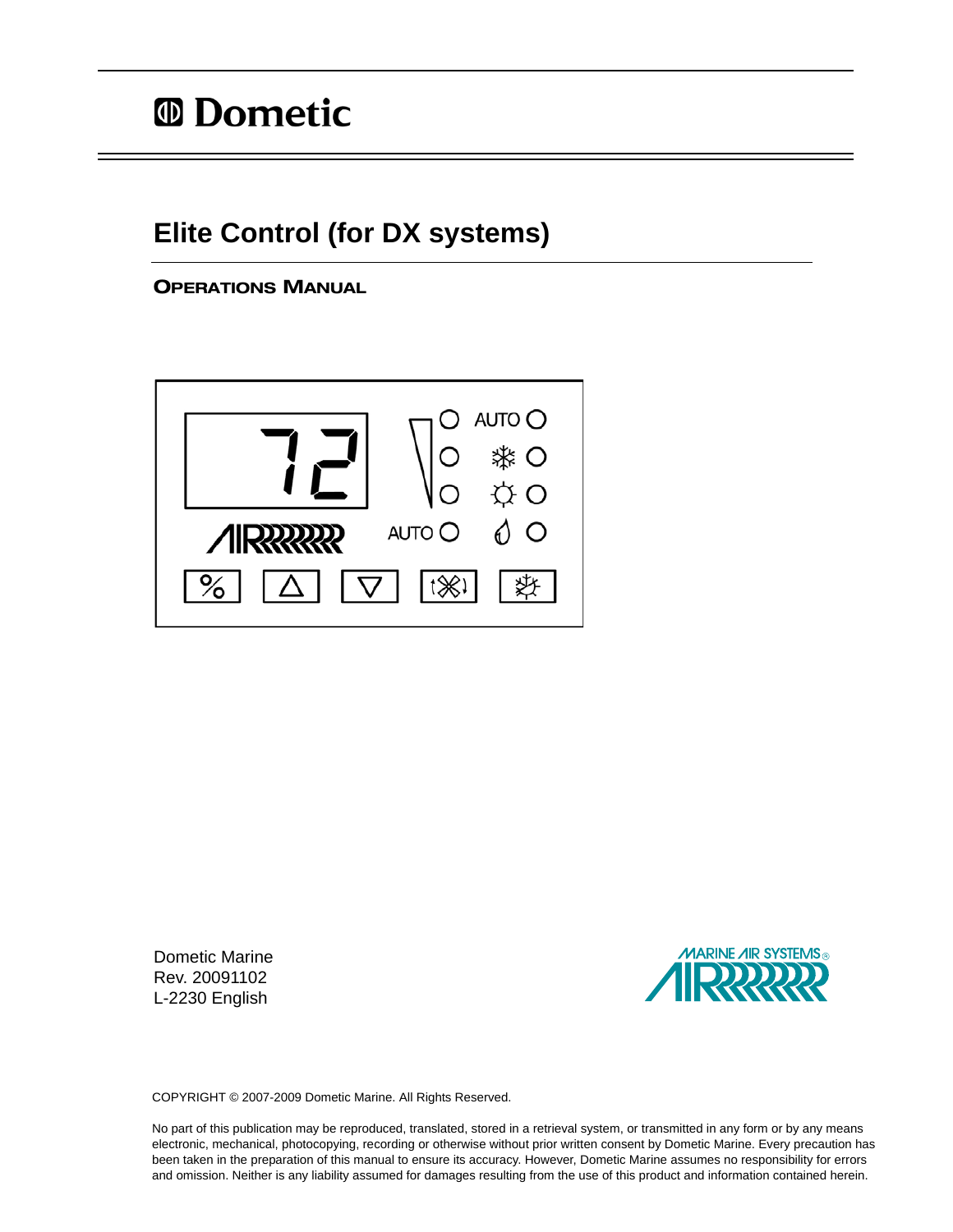## Table of Contents

# *<sup>ID</sup>* Dometic

| READ THIS MANUAL BEFORE PROCEEDING  1                              |   |
|--------------------------------------------------------------------|---|
|                                                                    |   |
|                                                                    |   |
| Optional                                                           |   |
| DESCRIPTION OF CONTROL  1                                          |   |
|                                                                    | 1 |
| Mode Selection                                                     | 1 |
|                                                                    |   |
|                                                                    |   |
| <b>IMPORTANT PROGRAMMING NOTES TO INSTALLER AND</b>                |   |
|                                                                    |   |
| NORMAL HEATING OR COOLING CYCLE  3                                 |   |
| REVERSING VALVE OPERATION  3                                       |   |
| INSTALLING THE DISPLAY PANEL  3                                    |   |
| CHOOSING THE LOCATION  3                                           |   |
| MOUNTING THE DISPLAY  4                                            |   |
| MOUNTING THE OPTIONAL SENSORS  4                                   |   |
| Remote Air Sensor  4                                               |   |
| Outside Air Temperature Sensor  4                                  |   |
| Service Sensor  4                                                  |   |
|                                                                    |   |
| OPERATOR CONTROLS AND DISPLAY PANEL 4                              |   |
| Display Indicators  4                                              |   |
| Button Functions - Single  5                                       |   |
| Button Functions - Dual  5                                         |   |
| Special Button Functions  5                                        |   |
| MODES OF OPERATION  5                                              |   |
| Off Mode $\ldots \ldots \ldots \ldots \ldots \ldots \ldots \ldots$ | 5 |
|                                                                    |   |
|                                                                    |   |
| Heat Mode  6                                                       |   |
| Moisture Mode is a conservative conservation 6                     |   |
| Fan Modes                                                          |   |
|                                                                    |   |
| USING PROGRAM MODE                                                 |   |
| Entering Program Mode                                              |   |
| Exiting Program Mode                                               |   |
| Changing Parameters                                                |   |
| Memorizing New Program Parameters 7                                |   |
| Restoring Memorized Default Settings  7                            |   |
| Software Identification<br>. 7                                     |   |

| $PROGRAMMING$ ,,,,,,,,,,,,,,,,,,,,,,,,,,,,,,,,8 |  |
|-------------------------------------------------|--|
| Programming procedure  8                        |  |
| Programmable Parameters  8                      |  |
| FAILSAFE AND FAULT-HANDLING CODES  13           |  |
|                                                 |  |
|                                                 |  |
| Failsafe Level 2  13<br>Failsafe Level 3  13    |  |
|                                                 |  |
| QUICK-START OPERATIONS CHECKLIST 13             |  |
|                                                 |  |
| GENERAL TROUBLESHOOTING  14                     |  |
| DIGITAL-CONTROLS TROUBLESHOOTING  15            |  |
| MAINTENANCE 17                                  |  |
| SYSTEM COMPONENTS  17                           |  |
| Reversing Valve  17                             |  |
| Seawater Strainer  17                           |  |
|                                                 |  |
|                                                 |  |
| Winterization  17                               |  |
| AUTOMATED FACTORY SELF-TEST PROGRAM  18         |  |
|                                                 |  |
|                                                 |  |
|                                                 |  |
|                                                 |  |
|                                                 |  |
| DIMENSIONS  20                                  |  |
|                                                 |  |
| <b>SYSTEM INPUTS</b> 20                         |  |
| WARRANTY AGREEMENT  20                          |  |
| DIAGRAMS  21                                    |  |
| SAMPLE WIRING DIAGRAM  21                       |  |
|                                                 |  |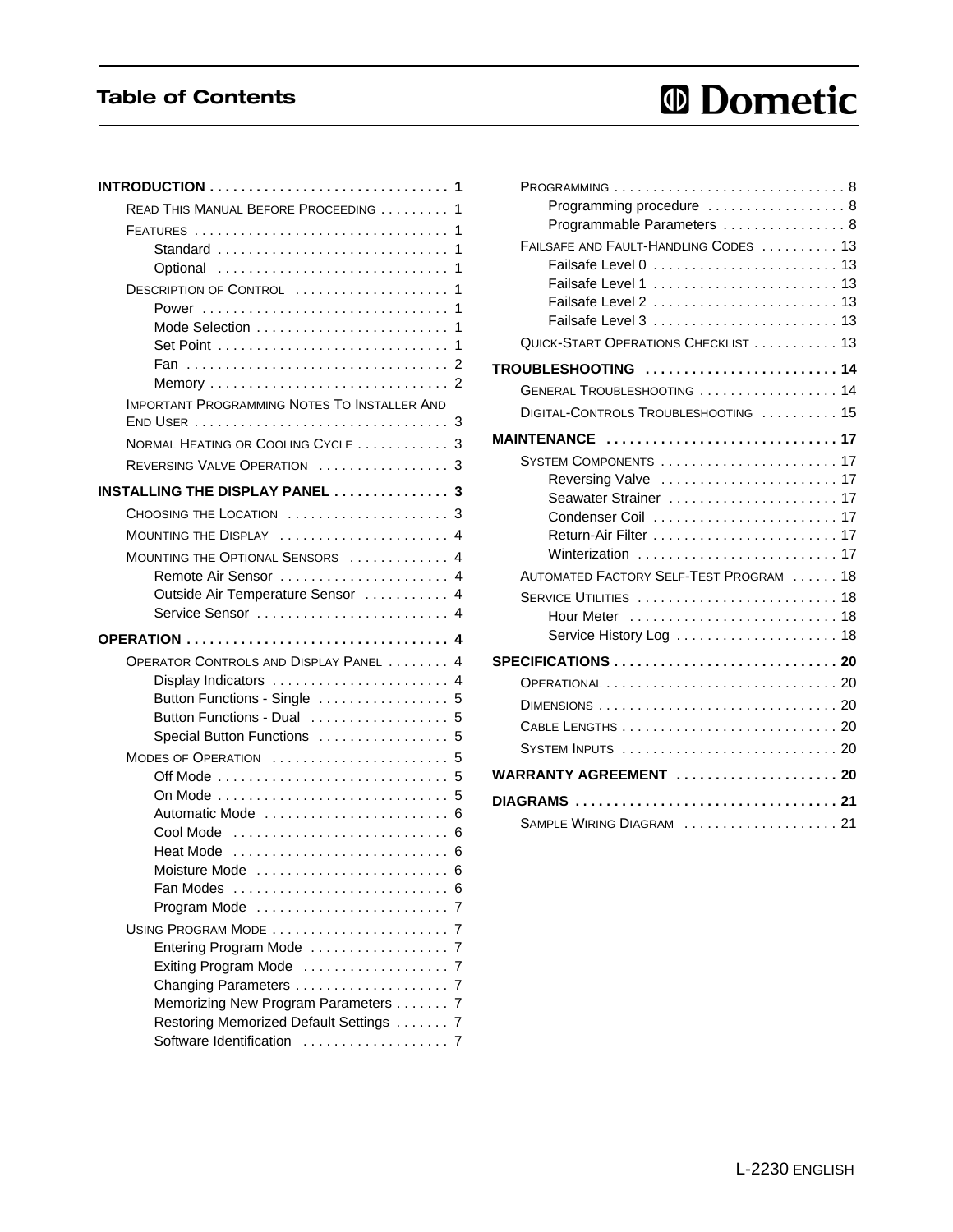## INTRODUCTION

The Elite Control is a microcontroller-based unit designed for use with direct expansion, reverse-cycle air conditioning systems.

## READ THIS MANUAL BEFORE PROCEEDING

Read this manual completely before you proceed with the installation and operation of the Elite. If you have questions or require assistance with your Elite control, contact the Dometic Marine Service Department at +1 954-973-2477.

The Elite is covered under existing Marine Air Systems Warranty Policy. Incorrect installation, neglect and system abuse are not covered under Marine Air Systems warranty policy.

## FEATURES

### **STANDARD**

- User-friendly five-button display panel requires no manual for basic operation.
- Five-volt logic and microcontroller located in the display.
- Three-digit, seven-segment display panel indicates degrees Fahrenheit or degrees Celsius.
- Automatic and three programmable manual fan speeds.
- 22 programmable parameters for custom installations.
- High- and low-refrigerant-pressure sensor inputs.
- Moisture Mode for controlling relative humidity.
- De-Icing cycle to prevent evaporator coil icing.
- Programmable compressor staging delays.
- Universal 115/230 volt, 50/60 Hz AC power supply.
- Nonvolatile memory retains settings without batteries.
- Programmable display-brightness control.
- Programmable failsafe modes.
- Fits Vimar® switch bezels.

## **OPTIONAL**

- Outside air temperature sensor.
- Alternate air temperature sensor.
- Pump Sentry water sensor.
- Electric heating control capabilities.
- CAN-bus network capability (available in software revision A16 or newer).
- Air Filter Cleaning or Replacement Timer (available in software revision A15 or newer).
- Low-Voltage Monitor (available in software revision A15 or newer).

This manual provides all necessary information for proper installation and operation of the Elite. Poor installation and misunderstood operating parameters will result in unsatisfactory performance and possible failure.

## DESCRIPTION OF CONTROL

See Figure 1 and Table 1 on page 2 to identify all parts of the control.

## POWER

Press the Power Button once to engage the system. The display is blank when the system is off and indicates current room temperature when the system is on.

## MODE SELECTION

Press and release the Mode Button until the desired Mode LED is illuminated.

#### SET POINT

Press the Up or Down button to set the desired room temperature. To view the set point, momentarily press and release the Up or Down button.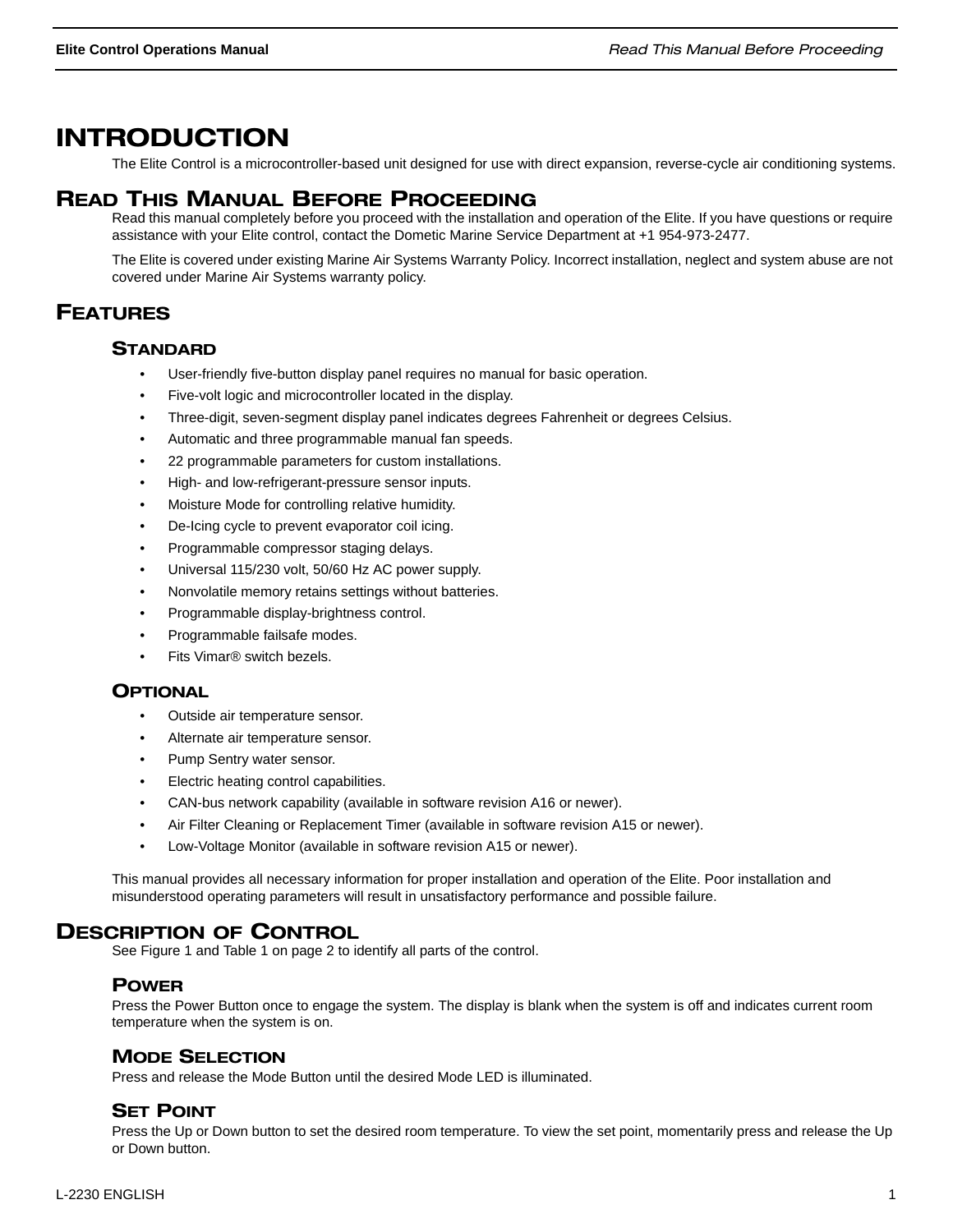## FAN

Fan-speed operation is automatic, allowing fan speed to decrease as set-point temperature is approached in the Cool Mode. The fan operates at low speed when set point is satisfied.

Normally the automatic fan speed operation is reversed in the Heating Mode, however, you can program the fan to operate the same as in the Cooling Mode.

Press the Fan button to select manual fan speeds if you want to override automatic operation. You can program the fan to run only during a cool or heat cycle, otherwise the fan runs constantly.

#### **MEMORY**

The Elite has nonvolatile memory requiring no batteries or backup power. When power is lost, the operating parameters are retained indefinitely. When power is restored, the control resumes operating as last programmed.

#### Figure 1: Elite Display Panel and Indicators



#### Table 1: Elite Display - Diagram Legend

|              | Power button                             | 8  | Heat Mode indicator                       |
|--------------|------------------------------------------|----|-------------------------------------------|
| $\mathbf{2}$ | Temperature sensor                       | 9  | Moisture Mode indicator                   |
| з            | Digital display                          | 10 | Mode button                               |
| 4            | Auto Fan indicator                       | 11 | Fan button                                |
| 5            | Manual Fan indicator (high, medium, low) | 12 | Down button - Lower temperature set point |
| 6            | Auto Mode indicator                      | 13 | Up button - Raise temperature set point   |
| 7            | Cool Mode indicator                      |    |                                           |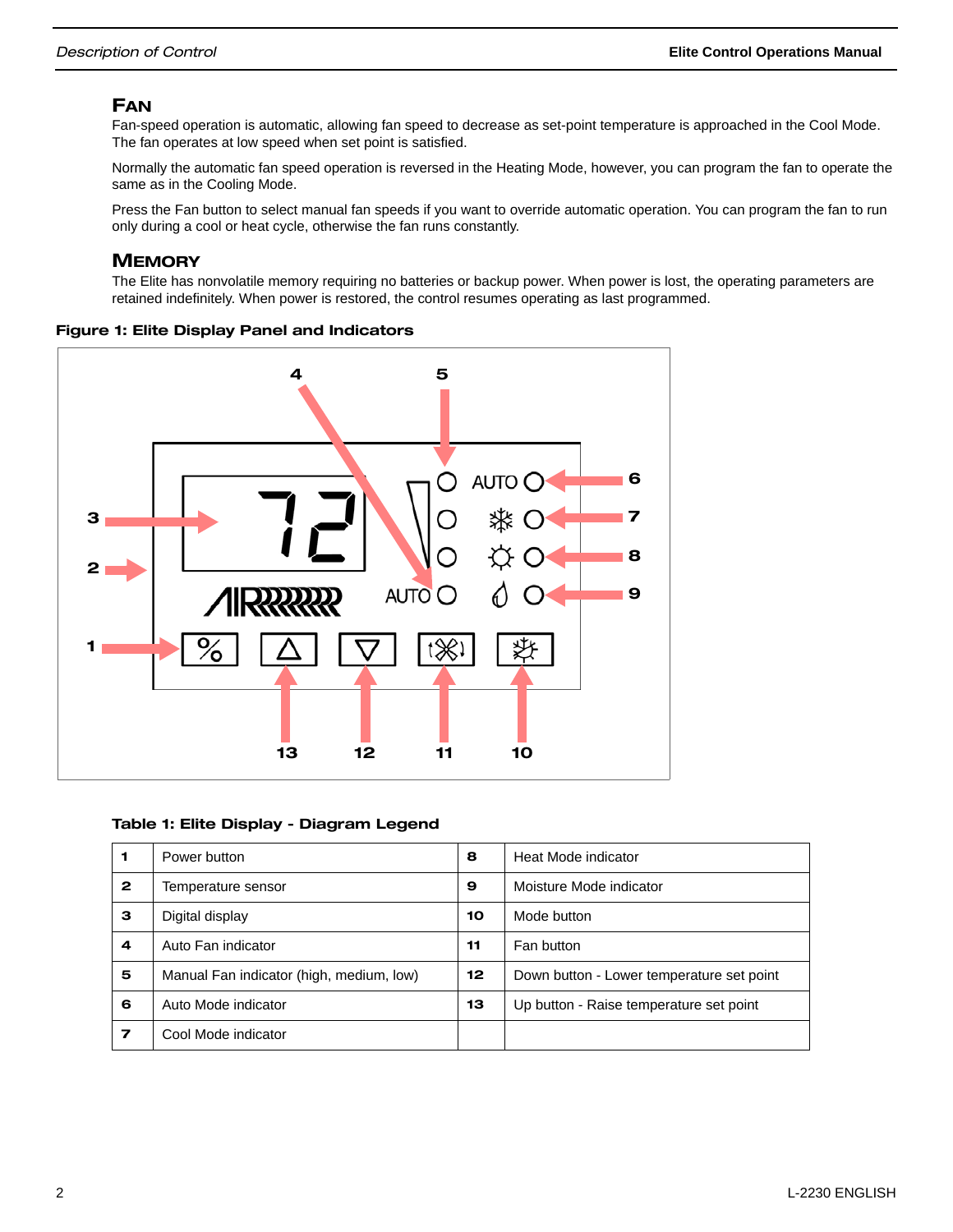## IMPORTANT PROGRAMMING NOTES TO INSTALLER AND END USER

- 1. If your air conditioning unit is Cool Only (if it does not have a reversing valve), then you MUST select Cool Only Mode. DO NOT select Automatic Mode for a Cool Only unit. If Automatic Mode is selected and the thermostat calls for heat, the compressor will run. Since there is no reversing valve, the air conditioning unit will supply cool air when heating is desired. Cool Only units do not heat. See "Modes of Operation" on page 5 for more information on how to set the proper operating mode.
- 2. If your air conditioning unit has a Shaded-Pole (SP) fan motor instead of a Split-Capacitor (SC) High-Velocity (HV) fan motor, you MUST program "SP" into parameter P-14 before operating the equipment. The SP units are recognizable by an overhanging blower motor. (The SC motor of an HV unit is inside the blower, and the unit has "VTD" or "HV" in the model number.) **Only reprogram this parameter if you do NOT have an HV blower.**

## NORMAL HEATING OR COOLING CYCLE

In **Automatic Mode**, heating and cooling are supplied as required. If cooling is required, the system will start a cooling cycle when the cabin temperature exceeds the set point by  $2^{\circ}F$  (1.1 $^{\circ}C$ ) and will continue to cool until the temperature equals the set point. (See "P-23: Set Point Temperature Differential" on page 10 for instructions on how to reduce this variation to 1°F [0.55 $^{\circ}$ C].) The cabin temperature must drop below the set point by at least 4 $^{\circ}$ F (2.2 $^{\circ}$ C) in order for the system to switch from cooling to heating. Similarly, if heating is required, the system will start a heating cycle when the cabin temperature is below the set point by 2°F (1.1°C) and will continue to heat until the temperature equals the set point. The cabin temperature must exceed the set point by at least 4°F (2.2°C) in order for the system to switch from heating to cooling.

If you select **Cool Mode**, only cooling is supplied. If you select **Heat Mode**, only heating is supplied. The cabin temperature in either mode is maintained within 2°F (1.1°C) of set point by default. (See "P-23: Set Point Temperature Differential" on page 10 for instructions on how to reduce this variation to 1°F [0.55°C].) When the heating or cooling set point is satisfied, the compressor cycles off and the fan returns to low speed. The fan speed remains constant if Manual Fan Speed is selected.

For more information on this feature, see "Modes of Operation" on page 5.

## REVERSING VALVE OPERATION

The position of the reversing valve determines if the system is in Cool Mode or Heat Mode.

In addition, the reversing valve is programmed to toggle in these situations:

- When the system is running and heating or cooling is required, the reversing valve toggles to the opposite mode to reduce the starting surge of the compressor.
- When a cooling or heating cycle is called for and if the system has been off for less than 75 seconds.
- When a cycle is interrupted from the display panel by pressing the Power button or changing the set point.

Unnecessary valve toggling is limited to reduce reversing valve noise. You can totally eliminate valve toggling by programming the minimum compressor staging delay to 75 seconds or greater (see "P-3: Compressor Staging Time Delay" on page 8 for more information).

Power-On Reset, which occurs when the system is powered up, always initiates a valve toggle.

## INSTALLING THE DISPLAY PANEL

## CHOOSING THE LOCATION

Before mounting the control panel, consider the location. The display panel's built-in air sensor provides excellent room-air temperature sensing when properly located and installed. For air sensor location see item 2 in Figure 1, page 2.

Mount the display panel on an inside wall, slightly higher than mid-height of the cabin, in a location with freely circulating air where it can best sense average temperature. Its distance from the air conditioner must be within the 15' (4.5m) length of the display cable (custom lengths available).

Do not mount the display in direct sunlight, near any heat-producing appliances or in a bulkhead where temperatures radiating from behind the panel may affect performance. **Do not mount the display in the supply-air stream.** Do not mount the display above or below a supply-air or return-air grille. Do not mount the display behind a door, in a corner, under a stairwell or any place where there is no freely circulating air.

If you can not mount the display in a suitable location for accurately sensing room temperature, install the optional remote air sensor.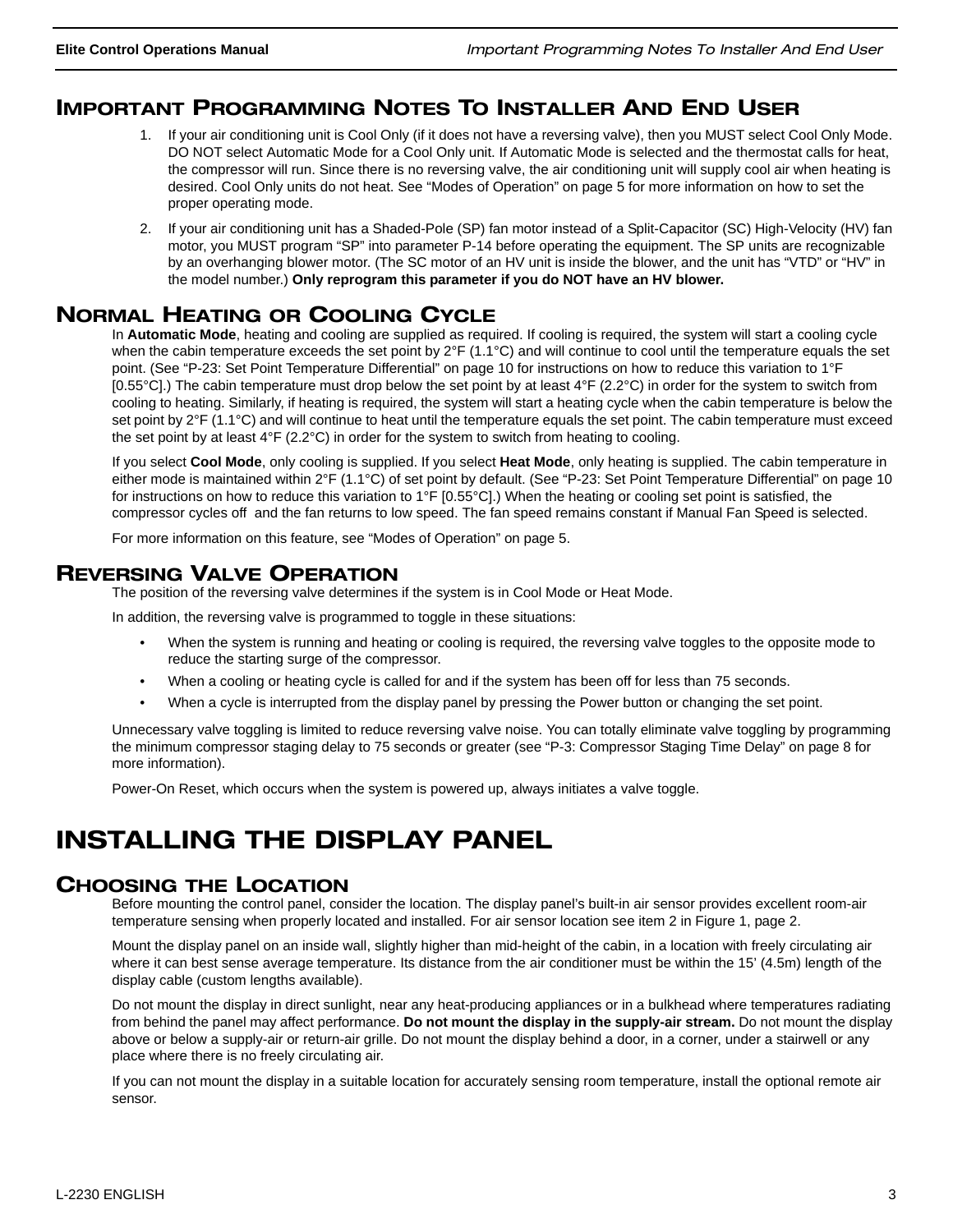

#### IMPORTANT

**The system's air sensor is located in the control's display panel, therefore the display MUST be located on an interior wall at eye level. It must NOT be located in direct sunlight or inside a cabinet.**

**If these conditions cannot be met, you must purchase the Optional Remote Air Sensor and install it in the return-air stream.**

## MOUNTING THE DISPLAY

- 1. Make the cut-out for the display panel. Cut-out size is 3-5/16" (8.41cm) wide by 2-3/16" (5.56cm) high.
- 2. Plug one end of the display cable (8-pin connector) into the upper-right socket on the circuit board in the electric box and the other end into the back of the display panel.
- 3. Secure the display panel to the bulkhead using the four screws provided. Do not use a screw gun and do not overtighten screws when mounting, because either method may damage the display.
- 4. When the display is securely mounted, mount the bezel over the display frame until it snaps into place.

## MOUNTING THE OPTIONAL SENSORS



**NOTE** 

**Do not staple any sensor cables when mounting.**

#### REMOTE AIR SENSOR

Install the optional remote air sensor if the display can not be mounted in a proper location for accurately sensing room temperature. Installing the remote air sensor overrides the display's built-in sensor. The standard cable length for the remote air sensor is 7 feet (2.1m).

- 1. Mount the remote air sensor in the return-air stream behind the opening of the return-air grille.
- 2. Plug its cable (6-pin connector) into the "ALT AIR" socket #J4 in the upper-left corner of the circuit board.

## OUTSIDE AIR TEMPERATURE SENSOR

Install the optional outside air temperature sensor to monitor the temperature outside the cabin. Outside air sensor cables are available in various lengths.

- 1. Mount the sensor outside but not in direct sunlight.
- 2. Plug its cable into the "OAT" socket #J3.

#### SERVICE SENSOR

Install the optional condenser coil temperature sensor into the "SERVICE/H2O" socket #J5. Use of this sensor must be enabled via program parameter P-8, the Pump Sentry feature. See "P-8: Optional Pump Sentry" on page 9 for details.

## OPERATION

## OPERATOR CONTROLS AND DISPLAY PANEL

Refer to Figure 1, page 2 for the button locations and display functions listed below.

#### DISPLAY INDICATORS

- **Auto Mode Indicator**  The Auto Mode LED lights when the system is in Automatic Mode, which switches to cooling or heating as required to satisfy the temperature set point.
- **Cool Mode Indicator**  The Cool Mode LED lights when the cool-only mode is selected or when the unit is in an Automatic Mode cooling cycle.
- **Heat Mode Indicator**  The Heat Mode LED lights when the heat-only mode is selected or when the unit is in an Automatic Mode heating cycle.
- **Moisture Mode Indicator**  The Moisture Mode LED lights when the Moisture Mode is selected. This mode controls humidity during periods when the vessel is unoccupied.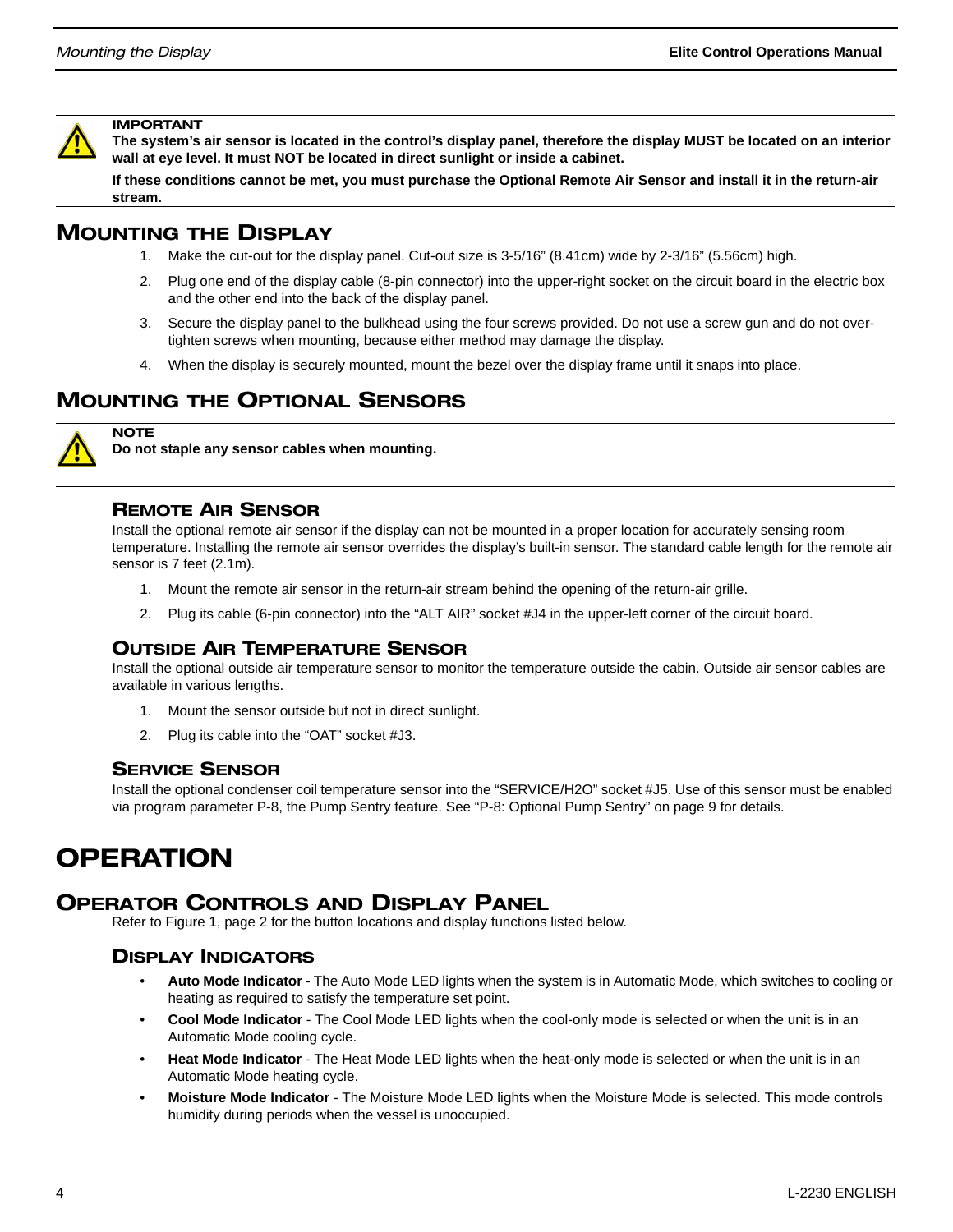- **Manual Fan Indicator** One of three Manual Fan Indicator LEDs lights when a manual fan speed (high, medium, or low) is selected.
- **Auto Fan Indicator** The Auto Fan LED lights when the automatic fan speed is selected.
- **Digital Display**  The 3-digit, 7-segment digital display shows inside air temperature when the control is on. It displays the set point when either the Up or Down button is pressed. The display also indicates program information and fault codes. When the control resumes operation after a power interruption, "888" appears in the display and all the LEDs light for one second. This is normal **Power-On Reset** operation.

### BUTTON FUNCTIONS - SINGLE

- **Power button** Press and release to toggle between the On and Off Modes.
- **Up button** Press and release to display the set point. Press and hold the Up button to increase the set point. Set point increases one degree each time the button is pressed.
- **Down button**  Press and release to display the set point. Press and hold the Down button to decrease the set point. Set point decreases one degree each time the button is pressed.
- **Fan button** Press and release to advance from Auto Fan to Manual Fan. Press and release the Fan Button to advance the manual fan speeds, from low to high. Press and release again to return to the Automatic Fan mode. The selected Fan Mode is indicated by the Auto and Manual Fan LEDs. You can change the fan operating mode from continuous ("con") to cycle-on-demand ("CYC") by pressing and holding the fan button for 5 seconds.
- **Mode button** Press and release to select one of the four operating modes. Continue to press and release the Mode Button until the desired operating mode is reached. The mode LEDs (Auto, Cool, Heat, or Moisture) light to indicate which mode is selected.

## BUTTON FUNCTIONS - DUAL

- **Up & Down buttons (On Mode)** Simultaneously press the Up and Down buttons while in the On Mode to display outside air temperature (if the optional outside air temperature sensor is installed).
- **Up & Down buttons (Program Mode)** Simultaneously press the Up and Down buttons while in the Program Mode to set new program defaults.
- **Power & Up buttons (On Mode)** Simultaneously press the Power and Up buttons to view the service sensor temperature (P-8 must be turned on).
- **Power & Down buttons (Fault History)** Simultaneously press the Power and Down buttons while viewing the service fault history log to clear the fault history log.

## **SPECIAL BUTTON FUNCTIONS**

To implement these special functions, disconnect AC power, then press the specified button immediately after reconnecting AC power and while all LEDs are lit during power-on reset.

- **Service-History Log** View the service history log by pressing the Mode button immediately after turning on the AC power, and while all LEDs are illuminated. Exit the service history log by pressing the Power Button once. Clear the Service History Log by simultaneously pressing the Power and Down Buttons while viewing the Service History Log. See "Service History Log" on page 18 for details.
- **Self-Test Program** Enter the self-test program by pressing the Power button immediately after turning on the AC power, and while all LEDs are illuminated. Use the self-test program to diagnose problems and test the air conditioning system. See "Automated Factory Self-Test Program" on page 18 for details.
- **Hour Meter** View the hour meter by pressing the Down button immediately after turning on the AC power, and while all LEDs are illuminated. This meter displays hours of compressor usage, with a maximum recordable time of 65,536 hours. See "Hour Meter" on page 18 for details.

## MODES OF OPERATION

#### OFF MODE

When the control is in Off Mode, all control outputs are turned off. Program parameters and user settings are saved in nonvolatile memory. The Program Mode can only be accessed from the Off Mode.

## ON MODE

When the control is in On Mode, power is supplied to the appropriate outputs and the display indicates the current state of operation. The operating and program parameters resume based on those last stored when the unit was operating.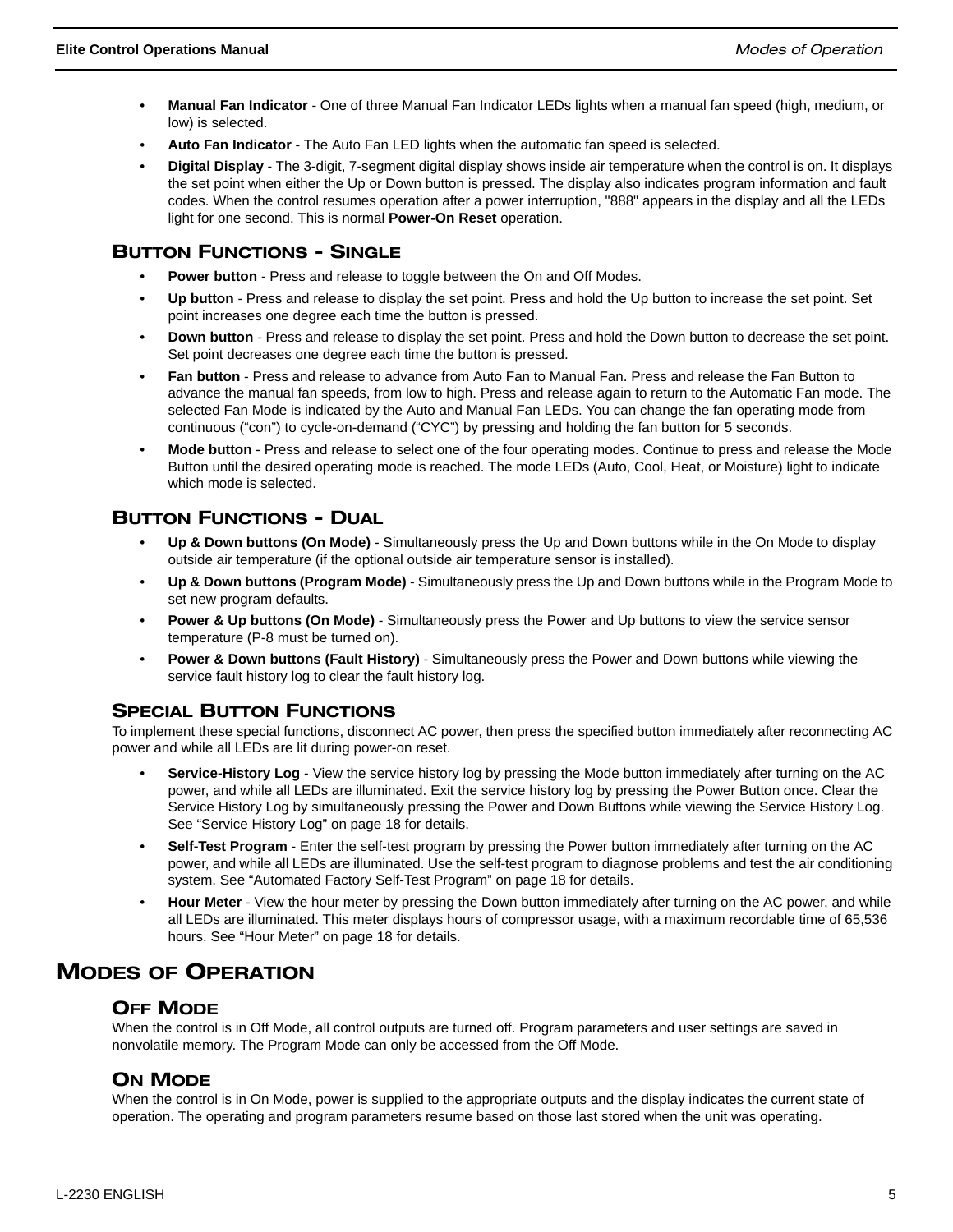## AUTOMATIC MODE

When Automatic Mode is selected, the system provides both heating and cooling as required. The Auto Mode LED is lit as well as either the Heat Mode LED or Cool Mode LED, depending on which mode is in use. Cabin temperature in a given mode is maintained within 2°F (1.1°C) of set point by default. (See "P-23: Set Point Temperature Differential" on page 10 for instructions on how to reduce this variation to 1°F [0.55°C].) If the system was most recently cooling, the cabin temperature must drop below the set point by at least 4°F (2.2°C) in order for the system to switch from cooling to heating. Similarly, if the system was most recently heating, the cabin temperature must exceed the set point by at least 4°F (2.2°C) in order for the system to switch from heating to cooling. This behavior prevents small temperature overshoots from causing the system to switch between heating and cooling when it is not necessary.

## COOL MODE

When Cool Mode is selected, the Cool LED is lit and only the cooling system operates as required. If the ambient temperature drops below the set point, the system will not automatically switch to the Heat Mode.



#### IMPORTANT

**If your air conditioning unit is Cool Only (if it does not have a reversing valve) then Cool Mode MUST be selected. DO NOT set to Automatic Mode for a Cool-Only unit. If Automatic Mode is selected and the thermostat calls for heat, the compressor will run. Since there is no reversing valve, the air conditioning unit will supply cool air when heating is desired. Cool-Only units do not heat.**

## HEAT MODE

When Heat Mode is selected, the Heat LED is lit and only the heating system operates as required. If the ambient temperature rises above the set point, the system will not automatically switch to the Cool Mode.

## MOISTURE MODE

Use Moisture Mode to help control humidity while you are away from the boat or away from a particular cabin. While the control is in the On Mode, press the Mode button until the Moisture Mode LED is lit. Once Moisture Mode is enabled, the fan circulates the air for 30 minutes. During this time, the air temperature is sampled and entered into memory. After 30 minutes, a cooling cycle starts and continues until the temperature is lowered 2°F (1.1°C) or until the cooling cycle runs a maximum of one hour. Four hours after the temperature is satisfied or the cooling cycle times out, this cycle repeats.

**For software revision B23 and newer**, Moisture Mode will also prevent your boat or a particular cabin from dropping below a minimum temperature as a means to prevent the contents from freezing. When the temperature drops low, eliminating moisture may become less of a concern and maintaining some minimum temperature may become more important. After the 30-minute fan circulation, if the temperature is at or above the factory default setting of 50°F (10°C), a cooling cycle is started and runs as described above. However, if the temperature is below 50°F (10°C), a heating cycle will be started instead. The heating cycle will continue until the temperature reaches 50°F (10°C) or until the heating cycle runs a maximum of one hour. Four hours after the temperature is satisfied or the cooling/heating cycle times out, the entire cycle repeats, each time determining whether cooling or heating is required. See "P-24: Moisture Mode Minimum Temperature" on page 11 for more information on how to adjust the 50°F (10°C) factory default to a different temperature that may better suit your particular requirements. The adjustment range is 40°F (4.4°C) to 75°F (23.9°C). NOTE: On systems configured with reverse-cycle heat, the Moisture Mode heat cycle will not be allowed to run when the ambient temperature is below 40°F (4.4°C). This is necessary to protect the condenser coil from freezing. Systems configured with electric heat will be allowed to run the Moisture Mode heat cycle regardless of the room temperature.

## FAN MODES

#### Automatic Fan Mode

Elite has three automatic fan speeds available: high, medium and low. Automatic Fan Mode allows the Elite to determine the required fan speed based on temperature differential. This permits a balance between the most efficient temperature control and slower, quieter fan speeds. To select Automatic Fan Mode, press and release the Fan button until the LED next to the word "Auto" is lit.

#### Manual Fan Mode

There are three manual fan speeds available: high, medium and low. Manual Fan Mode allows you to select and maintain a desired fan speed. When a manual fan speed has been selected, the speed is indicated by one of the 3 LEDs above the AUTO fan LED. The top LED represents the fastest speed. Press and release the Fan button until the LED next to the desired fan speed is lit.

#### Fan-Only Mode

Use the Fan-Only Mode to operate the fan for air circulation when no cooling or heating is desired. From the Off Mode press and release the Fan button to start fan speed one. Press and release again to select speed two. Press and release a third time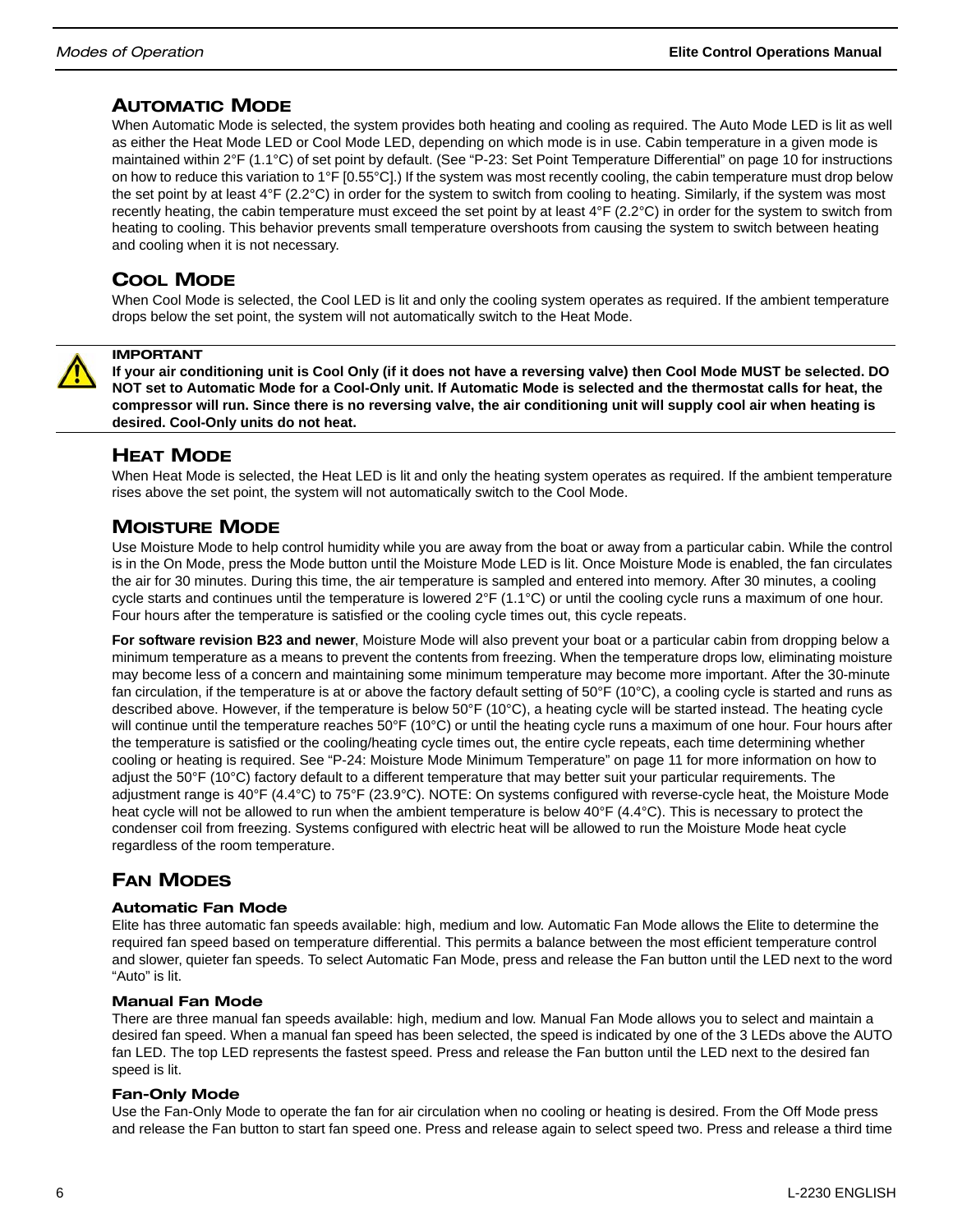for speed three. Press and release a fourth time to turn off the fan. Turning on the control will revert the fan to the Automatic Mode or the last selected manual fan setting.

#### Cycled or Continuous Fan Operation

The fan can be set to run continuously whenever the system is turned on, or it can be set to cycle on and off in conjunction with the cooling or heating cycles. To change this fan operational setting, press and hold the Fan button for five seconds. If the pneumonic "CYC" appears, the operational setting has been changed to cycled. If "con" appears, the operational setting has been changed to continuous.



#### IMPORTANT

**When used with optional electric heat, the fan remains on for four minutes after the heater cycles off even if fan is set to cycled operation.**

### PROGRAM MODE

Use Program Mode to adjust operating parameters for your particular needs. Program Mode is also used to fine-tune the system for the most efficient operation within an installation. (Variables such as ducting, sensor location, and system layout affect system operation.) The control has factory default settings stored in permanent memory that can be recalled. However, reprogrammed settings can be saved as the new default, thus overwriting the factory defaults. See "P-15: Reset Memorized Defaults" on page 10 for details.

## USING PROGRAM MODE

#### ENTERING PROGRAM MODE

You can only enter Program Mode from the Off Mode. If necessary, press the Power button to enter Off Mode. From the Off Mode and in the following order, press the Mode, Up, Down and Mode buttons. These buttons must be pressed and released in the order given. The characters "P 1" appear in the display, which represent the first programming parameter (High Fan Limit). The "P 1" is followed by the number "95" followed again by the parameter "P 1". "95" represents the setting of the first programmable parameter (High Fan Limit). The Elite control is now in the Program Mode.

#### EXITING PROGRAM MODE

Press the Power button once to exit Program Mode and return to Off Mode. Or, do not attempt any programming for 50 seconds, then the control exits Program Mode and returns to Off Mode. Any programming changes made while in Program Mode will be saved and put into operation after exiting Program Mode and returning the control to the On Mode. (If you want the programming changes to become the new defaults, see "Memorizing New Program Parameters" on page 7.) When you exit Program Mode the software version number (such as "B23") appears in the display.

#### CHANGING PARAMETERS

While in Program Mode, press and release the Mode button to increment from one program parameter to the next until you reach the desired parameter number. Use the Fan button to move backwards through the parameters. The programmable parameters range from P-1 through P-24.

When you reach the desired parameter number, use the Up and Down buttons to select the data or set the desired limits for the parameter being programmed. See Table 2 on page 12 for a list of the parameters, the possible settings for each, and their factory default settings.

#### MEMORIZING NEW PROGRAM PARAMETERS

If you want new parameters to be the program defaults, adjust the parameters to the desired settings, then press the Up and Down buttons simultaneously while in Program Mode. This memorizes the new settings as program defaults and exits the Programming Mode.

To return to the factory default settings, refer to the factory defaults listed in Table 2 on page 12 and reset the parameters manually.

#### RESTORING MEMORIZED DEFAULT SETTINGS

You can restore the last memorized default settings by entering Program Mode and setting P-15 to "rSt". The memorized default settings are restored and the control returns to Off Mode. See "P-15: Reset Memorized Defaults" on page 10 for details. To return to the factory default settings, refer to the factory defaults listed in Table 2 on page 12 and reset the parameters manually.

#### SOFTWARE IDENTIFICATION

The control's software version (such as "B23") appears in the display for one second prior to exit from Program Mode, then the control returns to Off Mode.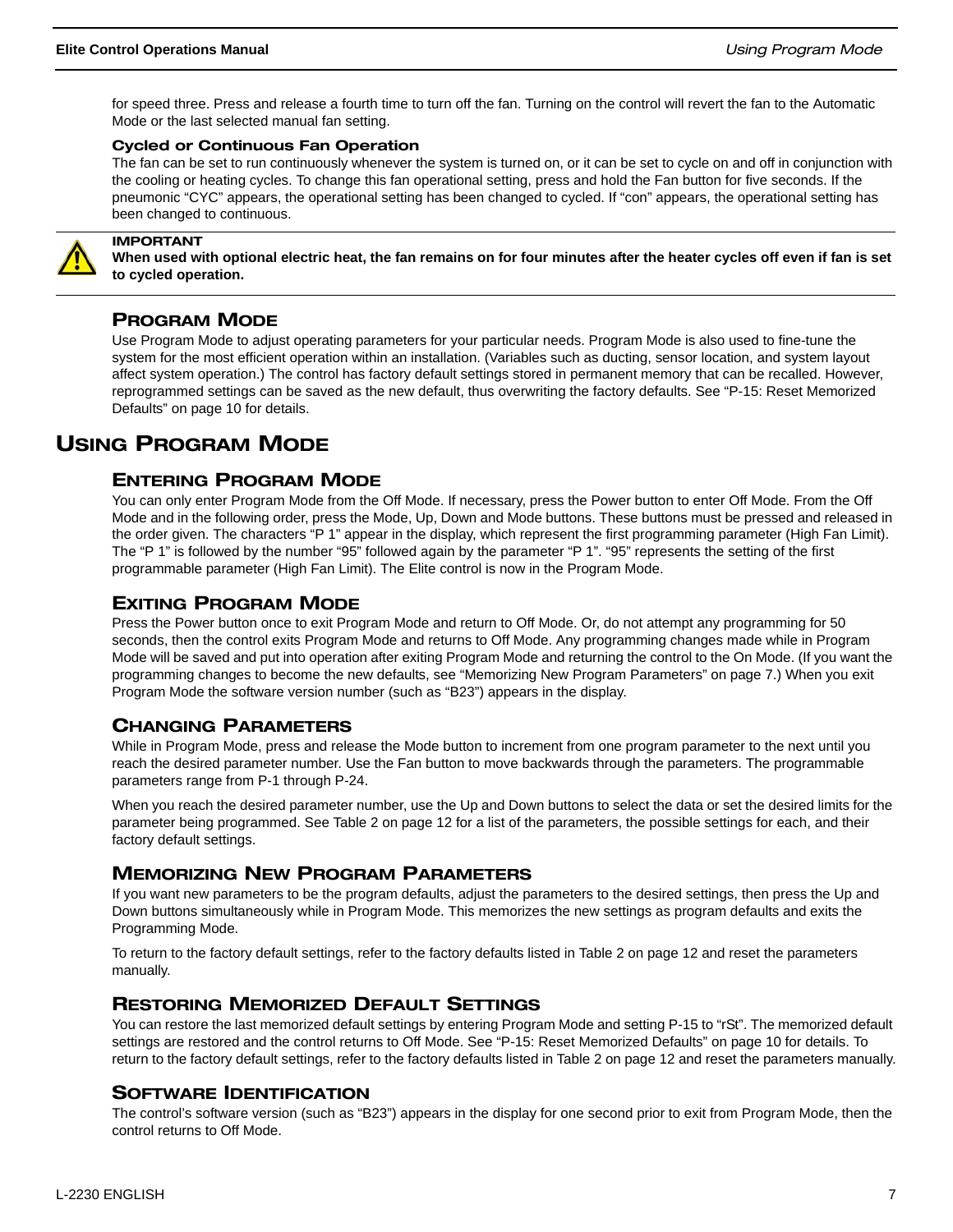

**If you have any reason to contact Dometic about the system or programming the control, you must have the software identification number and air conditioning unit serial number available. The serial number may be found on the dataplate label.**

## PROGRAMMING

#### PROGRAMMING PROCEDURE

- 1. Enter Program Mode. (See "Entering Program Mode" on page 7 for details.)
- 2. Press and release the Mode button to increment from one program parameter to the next. Press and release the Fan button to decrement from one program parameter to the previous.
- 3. Use the Up and Down buttons to change the parameter's setting.
- 4. Press the Power button to exit Program Mode and return the control to Off Mode. Or, to memorize the changes as the new defaults, simultaneously press the Up and Down buttons (optional).

#### PROGRAMMABLE PARAMETERS

The system's default parameters may be changed by the installing dealer or end user. Once new values are entered and memorized, the factory defaults are overwritten and the new parameters become the default values. You can restore the original factory default parameters manually. A summary of the parameters, the permitted values, and original factory default settings of each are listed in Table 2, page 12.



## IMPORTANT

IMPORTANT

**If you have any programming problems or confusion occurs, reset the Memorized Default Settings by entering Program Mode and setting P-15 to "rSt".**

#### P-1: High Fan Limit

Values for the upper fan-speed limit range from 56 to 95. Set a higher number to increase the fan speed or a lower number to slow the fan speed.

#### P-2: Low Fan Limit

Values for the lower fan-speed limit range from 30 to 75. Set a higher number to increase the fan speed or a lower number to slow the fan speed.

**Once the high and low fan speed limits are set, the unit automatically readjusts the remaining speed to produce three equally spaced fan speeds in both Automatic and Manual Fan Modes.**

#### P-3: Compressor Staging Time Delay

The compressor staging delay is for installations where more than one system operates from the same power source. Setting different staging delays allows compressors to start at different times when power is interrupted. Stage the units at least five seconds apart. Minimum delay is 5 seconds and maximum is 135 seconds.

#### P-4: Temperature Calibration

This feature calibrates the ambient sensor within a range of  $\pm 10^\circ$ F. Adjust this parameter to display the correct roomtemperature reading. Note that setting increments are in °F even when the control is set to display °C.

#### P-5: Failsafe Level

There are four failsafe levels. See "Failsafe and Fault-Handling Codes" on page 13 for details.

#### P-6: Low Voltage Monitor

**(Available only in software revision A15 and newer.)** The Elite has a built-in voltmeter circuit that monitors the AC input voltage. Depending on whether the input power supply is 115VAC or 230VAC, this parameter can be set to "OFF", to "95" (for 115VAC input power) or to "195" (for 230VAC input power). The factory default setting is OFF.

When this parameter is set to 95/195, the Elite checks the AC input voltage prior to each cooling or heating cycle and prevents the compressor from starting if the voltage is less than 95VAC/195VAC. This provides extra protection for the compressor and components within the system during low voltage (brownout) conditions. If this low voltage condition occurs, the fault code "LAC" appears in the LED display. The fault will continue until the AC input voltage rises above 95VAC/195VAC, at which time the LAC fault code clears automatically and the cooling or heating cycle will commence.

After the compressor is started, the low voltage monitor continues to check the AC input voltage. If it drops below the specified setting and remains below for 5 minutes, the system will shut down and the "LAC" fault will be displayed. The system will remain shut down until the voltage goes back above the specified setting. Once the voltage is restored, after the normal fault recovery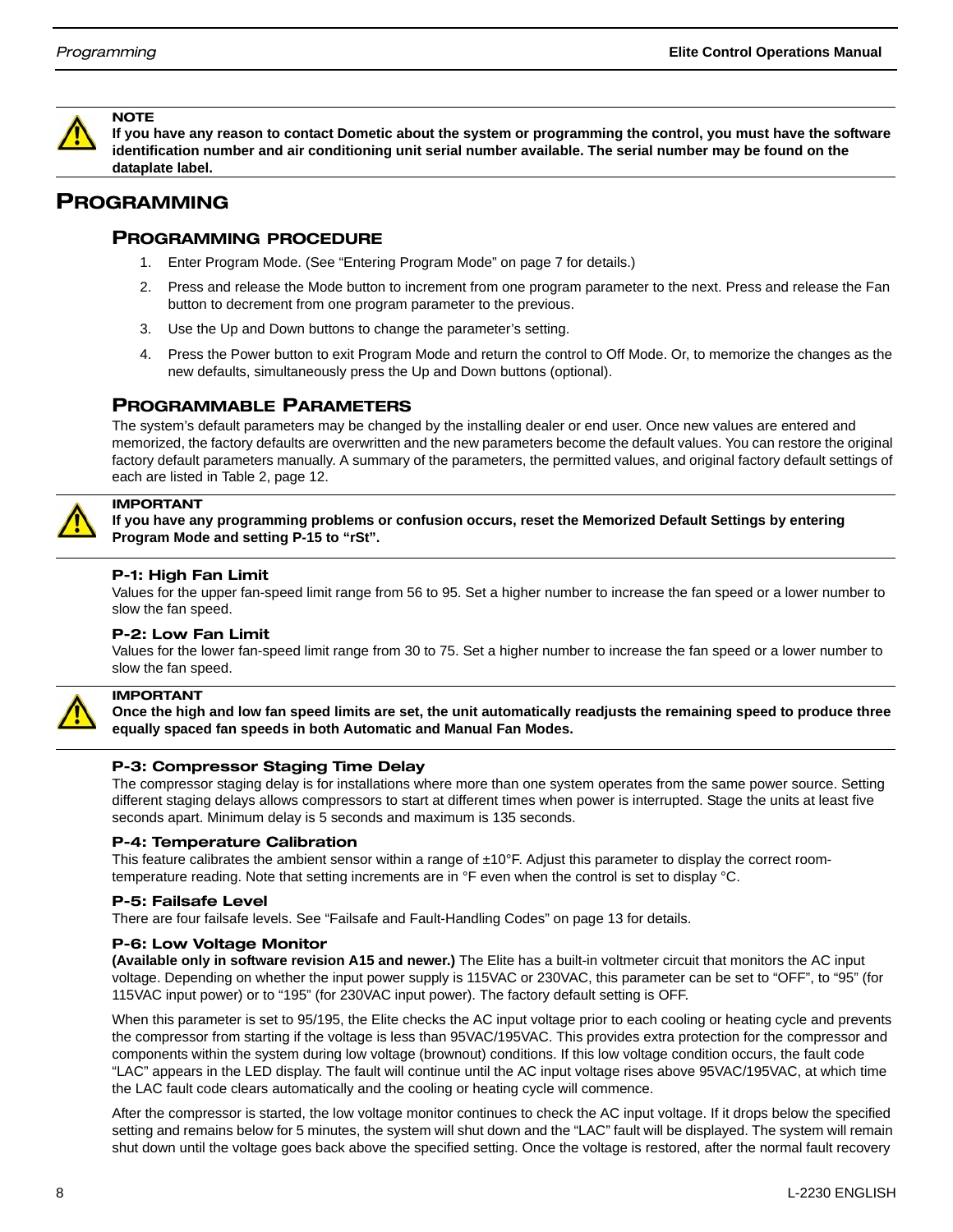delay, the system will be restarted. As with all faults, system lockout (sustained shutdown) will occur after the fourth consecutive LAC fault. See "Failsafe and Fault-Handling Codes" on page 13 for further details on system lockout.

#### P-7: De-Icing Cycle

The de-icing cycle prevents ice build up on the evaporator coil during extended periods of cooling operation. Installation variables such as grille sizes, length of ducting, insulation, and ambient temperatures determine the run time required to achieve set point. Factors that substantially increase run time include operating the system with hatches and doors open and programming an unrealistic set point (e.g. 65°F/18.3°C). Such situations can cause the evaporator to form ice on warm humid days.

- **For software revision A13 and older,** de-icing is accomplished by switching the reversing valve into Heat Mode while the system is cooling. The valve remains energized for the programmed cycle time. The cycle is programmable to "OFF" or to a period of 1, 2, or 3 minutes.
- **For software revision A15 and newer,** de-icing is accomplished by closely monitoring the room air temperature in 10 minute intervals during a cooling cycle. Depending on the parameter value and the change in room temperature during these monitoring intervals, the control performs various actions to prevent ice from forming or to melt ice that has already formed. This is accomplished by short compressor shutdown periods combined with a one-speed increase in fan speed and by periodic Heat Mode cycles with the fan turned off.

The parameter setting for the de-icing feature depends on whether you are using the optional alternate air-temperature sensor or the display's built-in room air-temperature sensor. Installation of an optional alternate air temperature sensor (located in the return air path) greatly increases the effectiveness of the de-icing feature, and this option should be considered whenever the display sensor cannot read the room temperature accurately.

- **If using an optional alternate air temperature sensor,** set this parameter to "1" to turn the de-icing feature on, or to OFF to disable.
- **If using the display's built-in room air temperature sensor,** this feature has two selectable behavior modes. Both modes attempt to compensate for any temperature discrepancy the display sensor experiences. (Although discrepancy is not typical, installation variables such as where the display is placed inside the room—near an open door or in direct sunlight—can affect how accurately it reads the actual room temperature.) Set this parameter to "1" to assume the display sensor may be reading the room temperature as much as 5°F (2.8°C) greater than the actual evaporator temperature (standard). For more extreme installations, set this parameter to "2" to assume the display sensor may be reading the room temperature as much as  $7^{\circ}F(3.9^{\circ}C)$  greater than the actual evaporator temperature. The setting of "2" should only be used if a setting of "1" does not prevent evaporator ice from forming.

#### P-8: Optional Pump Sentry

Elite can be equipped with an optional temperature sensor that is used to monitor the condenser coil temperature. The sensor is plugged into the "SERVICE/H20" sensor jack and parameter P-8 programmed for a temperature between 100 and 150°F (37.8 and 65.6°C), depending on seawater temperature and the system type. (Note that setting increments are in °F even when the control is set to display °C.) Connect the water sensor to the condenser coil outlet and insulate it. When the coil temperature rises above the programmed value, the pump and compressor are shut down and "PLF" flashes in the display.

#### P-9: Display Brightness Control

The display brightness can be adjusted from 4 to 18, with 4 being the dimmest and 18 the brightest. Typically a dark cabin will require a setting of 4 or 5. A very bright cabin will require a setting of 12 to 18.

#### P-10: Fahrenheit or Celsius Selection

The default setting is °F. Select °C for Celsius. (Celsius readings are displayed in tenths, for example 22.2°).

#### P-11: Cycle Pump With Compressor

To increase pump life and conserve electricity the pump can be programmed to cycle on and off with the compressor. The pump can also be programmed to operate continuously whenever the system is on. To program the pump for continuous operation, set P-11 to "con".

#### P-12: Reverse Automatic Fan Speeds During Heating

The automatic fan speeds can be reversed during Heat Mode to improve heat output in cooler climates. The fan will speed up as the set point is approached. Lowering the fan speed when the cabin is cold increases head pressure and helps raise supply temperature. Increasing the fan speed as the set point is approached also reduces unnecessary high-pressure faults. The fan switches to low speed when the set point is satisfied and the compressor cycles off. The fan can be programmed to operate the same as in cooling by programming P-12 "nor" which represents normal fan operation during reverse-cycle heating.

#### P-13: Reverse-Cycle or Electric Heat

Units not equipped with reverse-cycle heat may have an electric heater added. Set to "ELE" for the electric heat option or "nor" to disable.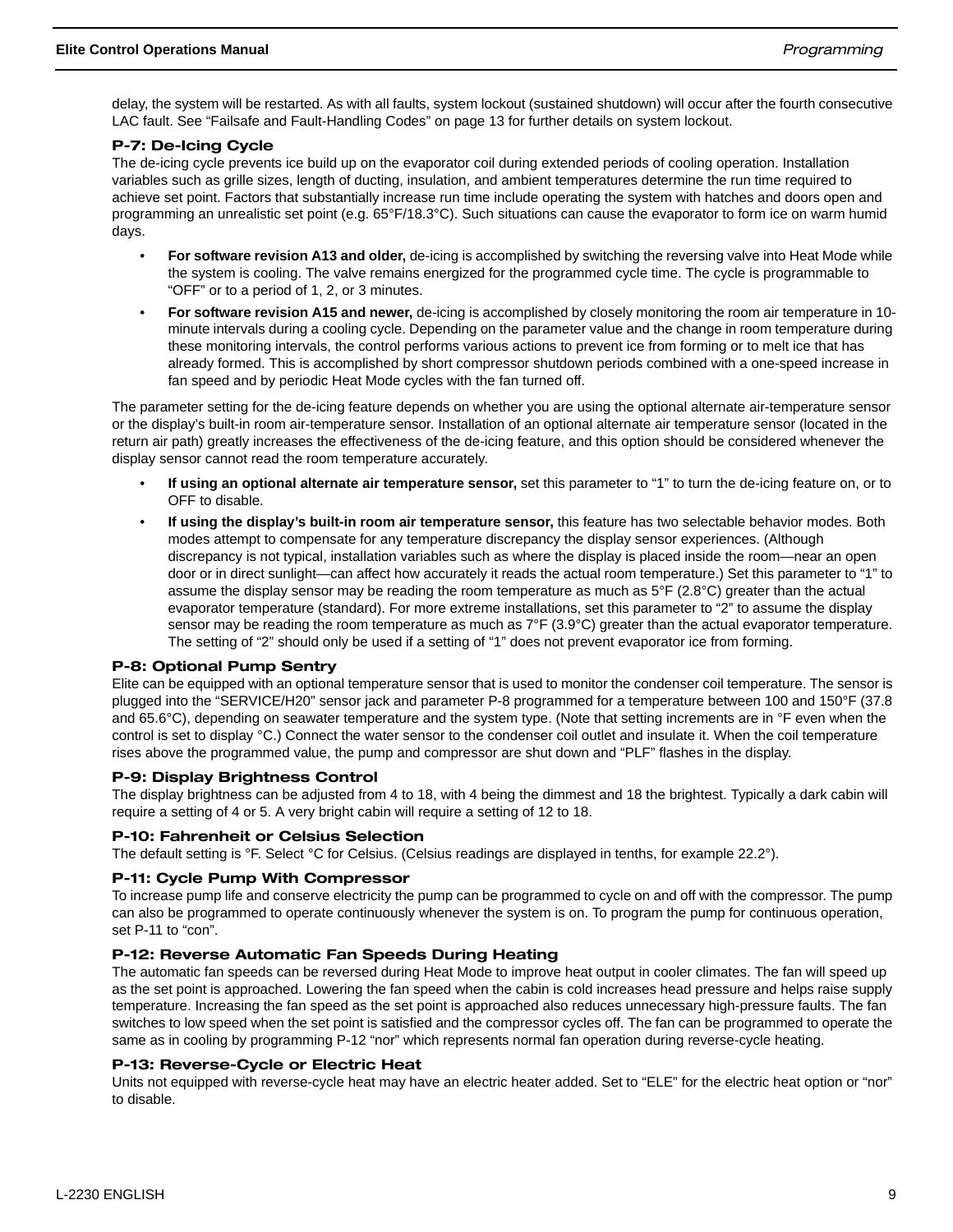- **For software revision A13 and older:** When this parameter is programmed for electric heat, only the electric-heat relay located toward the middle of the circuit board is energized during a heating cycle (see "Sample Wiring Diagram" on page 21).
- **For software revision A15 and newer:** When programmed for electric heat, both the electric-heater relay and the valve relay are energized. This change supports newer circuit board revisions without the electric-heater relay. Therefore, circuit boards that do not have electric-heater relays require a display with software revision A15 or newer to properly energize the valve relay. Also, since the valve-relay output only supports a maximum of 15 amps at 115VAC or 10 amps at 230 VAC (circuit boards revision F and newer) of resistive load, when installing an optional electric heater that exceeds this load, it is necessary to install an additional contactor that is rated to handle the full load of the electric heater. Please consult with Dometic Customer Service or with an authorized service technician for assistance.

#### P-14: Fan Motor Selection

The "SC" (Split Capacitor) default setting is correct for air conditioning unitswith high-velocity blowers. Only change the setting to "SP" if your unit has a Shaded Pole fan motor, recognizable by a blower-motor overhang. (The SC motor of a high-velocity unit is inside the blower, and the unit has "VTD" or "HV" in the model number.)

#### P-15: Reset Memorized Defaults

To reset all programming parameters set this parameter to "rSt". This restores all programmable parameters to the **last saved default values**. Once new values are entered and memorized the factory defaults are overwritten, and the new parameters become the default values. To restore the original factory default parameters manually, refer to Table 2, page 12.

#### P-16: (Reserved for future use.)

#### P-17: (Reserved for future use.)

#### P-18: Air Filter Cleaning/Replacement Timer Setting

**(Available only in software revision A15 and newer.)** Use this feature for a reminder to clean or replace the unit's air filter. The parameter entered represents that number times 10 hours. Select the number of operating hours until the filter reminder appears. Parameter choices are between 10 (100 hours) and 250 (2500 hours). Dometic recommends that you check the air filter at least every 500 hours of operation. The default setting is off, designated with "00".

Once set, the timer keeps track of the total amount of run hours that the fan accumulates (see P-19). Once the timer setting is reached, "FIL" flashes briefly on the LED display every 10 seconds until it is cleared. Display of the room temperature continues and the normal operation of the system is not affected. The "FIL" reminder can only be cleared and the timer reset via programmable parameter P-19. See below for instructions.

#### P-19: Filter Cleaning/Replacement Timer Value & Reset

**(Available only in software revision A15 and newer.)** This parameter displays the current elapsed time (in hours times 10) since the timer was started or reset. For example, if the value of P-19 is "30", then between 300-399 hours have elapsed since the timer was started or reset. Once the value of P-19 reaches the value set in P-18 (explained above), "FIL" flashes on the LED display every 10 seconds until it is cleared. To clear the "FIL" reminder, press either the Up or Down button while viewing the P-19 parameter. This resets P-19 to 0 and restarts the timer.

#### P-20: CAN-bus Unit ID

**(Available only in software revision A16 and newer.)** This parameter displays only when CAN-bus network capability is available and the Elite is plugged into a networked Passport I/O power and logic board. This parameter does not display when the Elite is plugged into a standard board. Each control on the same CAN-bus network must be assigned a unique Unit ID (0 - 255). For example, the control that has P-20 set to 5 will respond to commands with a destination address of 5.

#### P-21: CAN-bus Group ID

**(Available only in software revision A16 and newer.)** This parameter displays only when CAN-bus network capability is available and the Elite is plugged into a networked Passport I/O power and logic board. This parameter does not display when the Elite is plugged into a standard board. Assign the address for the control's CAN-bus network group (0 - 255). This number should be unique and different than any CAN-bus Unit ID. For example, all controls that have P-21 set to 100 will respond to commands with a destination address of 100 (in addition to responding to commands that target their individual Unit IDs).

#### P-22: Voltage Calibration

**(Available only in software revision A15 and newer.)** This feature displays the voltage being read by the power and logic circuit board. It displays a live reading of the voltage and can be manipulated by pressing the Up or Down buttons. Calibrating this parameter provides a more accurate voltage level when calculating low voltage for P-6. Use a reliable voltmeter as a reference when adjusting this parameter.

#### P-23: Set Point Temperature Differential

**(Available only in software revision B23 and newer.)** This parameter is the temperature differential in Fahrenheit for all modes of operation: Automatic, Cool, or Heat. Refer to "Modes of Operation" on page 5 for more information on how this parameter affects these modes. By default, this parameter setting is 2°F (1.1°C). It can be set to either 1°F (0.55°C) or 2°F (1.1°C). Setting this parameter to 1°F (0.55°C) will result in the control maintaining the room temperature closer to the desired set point. However, this may result in more frequent shorter-duration cooling or heating cycles. In most cases, the factory default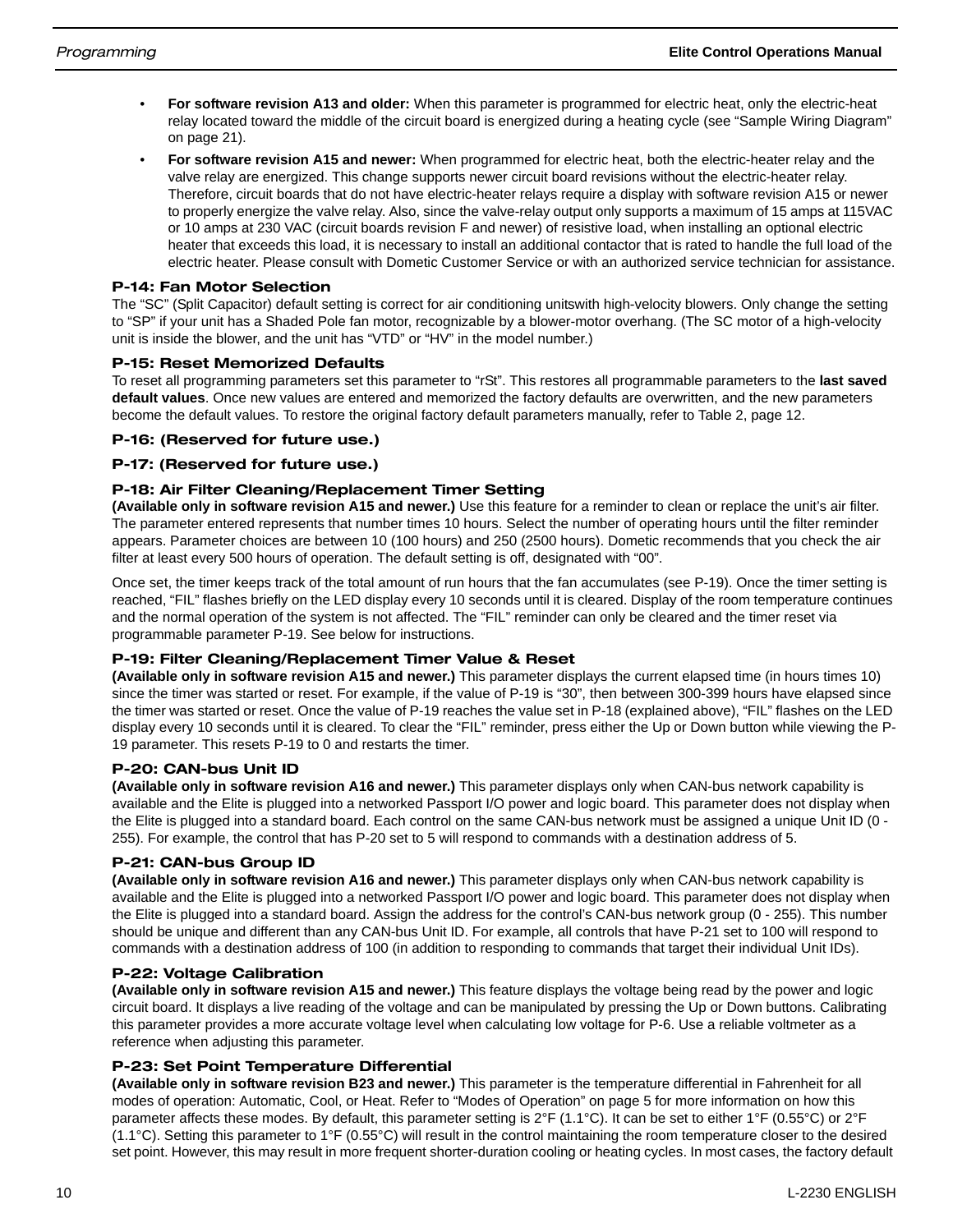of 2°F (1.1°C) is adequate for maintaining a comfortable temperature variation around the desired set point. If you desire less variation in temperature, set this parameter to 1°F (0.55°C).

#### P-24: Moisture Mode Minimum Temperature

**(Available only in software revision B23 and newer.)** This parameter is the minimum room temperature in Fahrenheit for which Moisture Mode will run a cooling cycle to remove moisture from the air. If the room temperature is below this parameter setting, Mositure Mode will run a heating cycle instead. By default, this parameter is 50°F (10°C), and it can be adjusted between 40°F (4.4°C) to 75°F (23.9°C). Please refer to the description of "Moisture Mode" on page 6 for more information on how Moisture Mode functions and utilizes this parameter.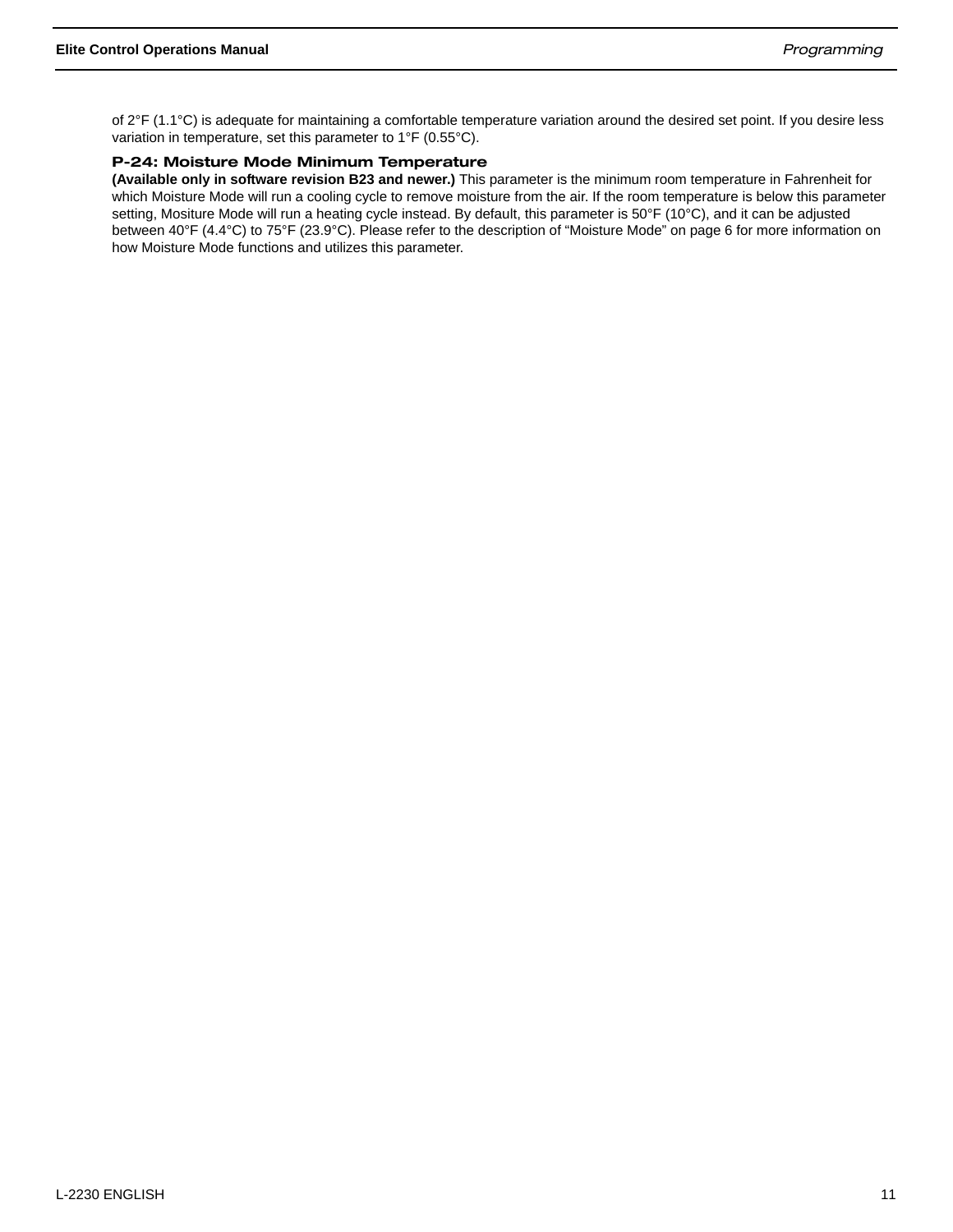| Parameter<br><b>Number</b> | <b>Description</b>                                                        | Factory<br><b>Default</b> | Custom<br><b>Default</b> | <b>Parameter Range</b>                                                                                                                                                                    |
|----------------------------|---------------------------------------------------------------------------|---------------------------|--------------------------|-------------------------------------------------------------------------------------------------------------------------------------------------------------------------------------------|
| $P-1$                      | High Fan-Speed Limit                                                      | 95                        |                          | $56 - 95$                                                                                                                                                                                 |
| $P-2$                      | Low Fan-Speed Limit                                                       | 50                        |                          | $30 - 75$                                                                                                                                                                                 |
| $P-3$                      | <b>Compressor Staging Time Delay</b>                                      | 15                        |                          | 5 - 135 seconds                                                                                                                                                                           |
| $P-4$                      | Temperature-Sensor Calibration                                            | Ambient temp              |                          | Ambient plus or minus 10° F                                                                                                                                                               |
| $P-5$                      | <b>Failsafe Level</b>                                                     | 3                         |                          | $0 =$ Minimal Protection<br>1 = Continuous No Display<br>2 = Continuous With Display<br>3 = Four Failures Reset Required                                                                  |
| $P-6$                      | Low-Voltage Monitor <sup>1</sup>                                          | OFF                       |                          | <b>OFF</b><br>95 = 95VAC for 115VAC Input Power<br>195 = 195VAC for 230VAC Input Power                                                                                                    |
| $P-7$                      | De-Icing Cycle <sup>2</sup>                                               | $\mathbf{1}$              |                          | <b>OFF</b><br>$1 =$ On with 5°F Display Sensor Differential<br>2 = On with 7°F Display Sensor Differential                                                                                |
| $P-8$                      | <b>Pump Sentry</b>                                                        | <b>OFF</b>                |                          | OFF<br>On = Select $100^{\circ}$ F to $150^{\circ}$ F                                                                                                                                     |
| P-9                        | <b>Display Brightness Control</b>                                         | 15                        |                          | 4 (Dimmest) - 18 (Brightest)                                                                                                                                                              |
| $P-10$                     | Display Temperatures in Fahrenheit or<br>Celsius                          | $\mathsf F$               |                          | $F =$ Fahrenheit Displayed<br>$C =$ Celsius Displayed                                                                                                                                     |
| $P-11$                     | Cycle Pump With Compressor or<br>Continuous Pump                          | <b>CYC</b>                |                          | CYC = Cycle With Compressor<br>con = Continuous Pump                                                                                                                                      |
| $P-12$                     | Reverse Fan Speeds During Heat Mode                                       | rEF                       |                          | nor = Normal Fan Operation<br>rEF = Reversed Fan in Heat Mode                                                                                                                             |
| $P-13$                     | Reverse-Cycle Heating or Electric-<br>Heat-Only Option Installed          | nor                       |                          | nor = Reverse-Cycle Heating<br>$ELE = Electric Heart$ Installed                                                                                                                           |
| $P-14$                     | Fan-Motor Type: Split Capacitor or<br><b>Shaded Pole</b>                  | <b>SC</b>                 |                          | SC = Split Capacitor Fan Motor<br>SP = Shaded Pole Fan Motor                                                                                                                              |
| $P-15$                     | Reset Memorized Programming<br><b>Defaults</b>                            | nor                       |                          | $rST =$ Reset Defaults<br>$nor = Normal$                                                                                                                                                  |
| $P-16$                     | Reserved for future options                                               |                           |                          |                                                                                                                                                                                           |
| $P-17$                     | Reserved for future options                                               |                           |                          |                                                                                                                                                                                           |
| $P-18$                     | Air Filter Cleaning/Replacement Timer<br>Setting (x10 hours) <sup>1</sup> | $\mathbf 0$               |                          | $0 =$ Timer Disabled<br>10 - 250 (100 - 2500 hours)                                                                                                                                       |
| $P-19$                     | Air Filter Cleaning/Replacement Value<br>(x10 hours) & Reset <sup>1</sup> | 0                         |                          | Displays the elapsed time (in hours x10) since<br>the timer was started or reset. Press Down button<br>to reset value to 0, restart the timer, and clear the<br>display's "FIL" reminder. |
| $P-20$                     | CAN-bus Unit ID <sup>3</sup>                                              | $\mathbf 0$               |                          | 0 - 255 (Each control on a CAN-bus network<br>must have a unique Unit ID.)                                                                                                                |
| $P-21$                     | CAN-bus Group ID <sup>3</sup>                                             | $\mathbf 0$               |                          | 0 - 255 (Address for the control's CAN-bus<br>network group. Should be different than any<br>CAN-bus Unit ID.)                                                                            |
| $P-22$                     | <b>Voltage Calibration</b>                                                | <b>AC Voltage</b>         |                          | Adjust to match the accurate voltage reading.                                                                                                                                             |
| $P-23$                     | Set Point Temperature Differential <sup>4</sup>                           | 2                         |                          | $1 = 1^{\circ}F (0.55^{\circ}C)$ Differential<br>$2 = 2^{\circ}F(1.1^{\circ}C)$ Differential                                                                                              |
| $P-24$                     | Moisture Mode Minimum Temperature <sup>4</sup>                            | $50^{\circ}$ F            |                          | 40-75°F (4.4-23.9°C)                                                                                                                                                                      |
|                            |                                                                           |                           |                          |                                                                                                                                                                                           |

#### Table 2: Programmable Parameters - Ranges and Factory Defaults

<sup>1</sup>This feature is only available in software revision A15 and newer.

 $2$ This feature's setting and behavior were modified in software revision A15 and newer. See description in text for details.

<sup>3</sup>This feature is only available in sofware revision A16 and newer.

4This feature is only available in software revision B23 and newer.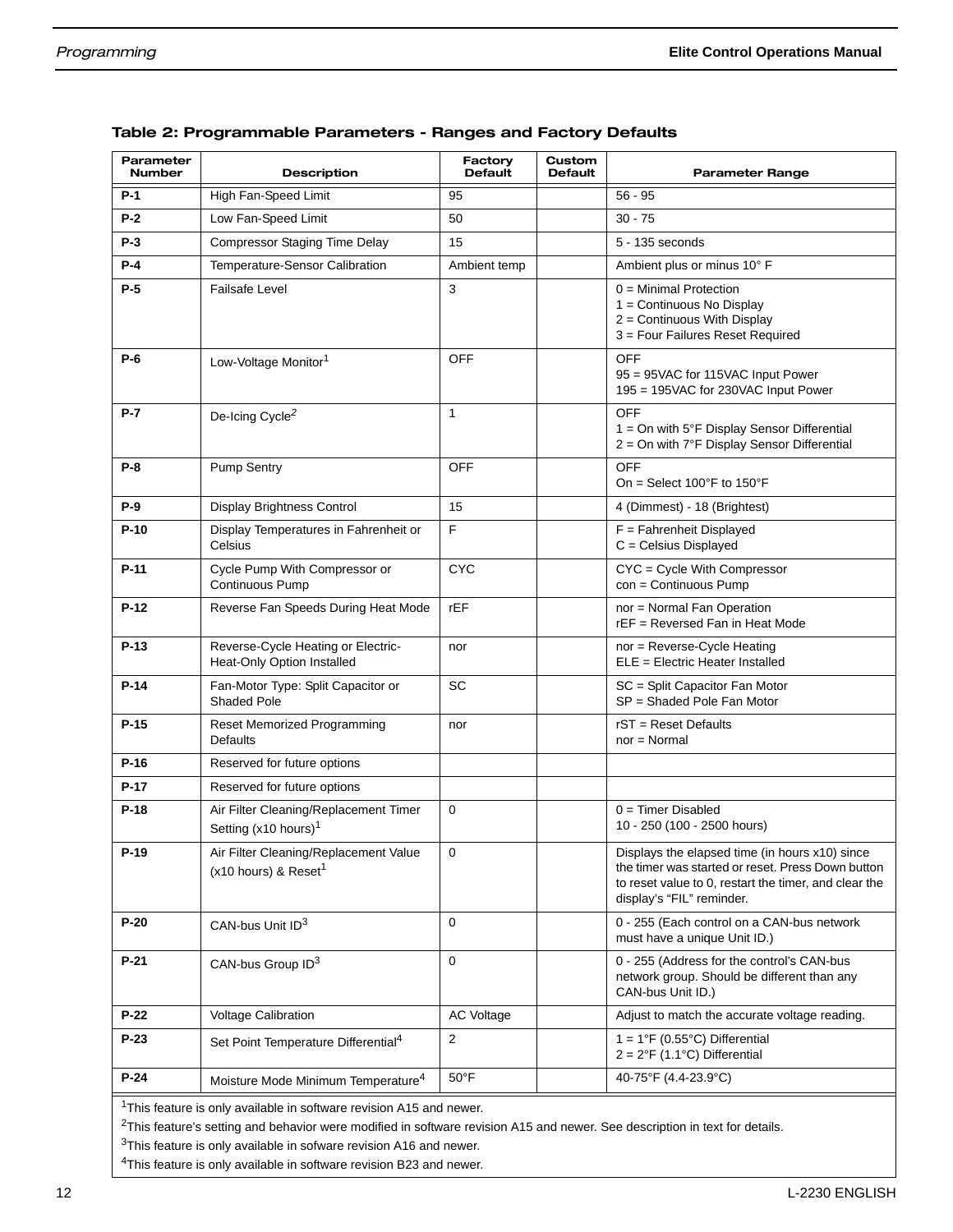## FAILSAFE AND FAULT-HANDLING CODES

To protect the equipment, certain fault conditions trigger a lockout: The control shuts down and will not restart until the fault is repaired. The lockout condition depends on a combination of the failsafe level you have programmed as well as the type of fault detected.

One of the following fault codes displays when a fault is detected:

- **ASF** Indicates air sensor failure.
- **FIL** Indicates filter needs to be cleaned or replaced.
- **HPF**  Indicates high refrigerant pressure. When in Heat Mode, "HPF" does not display and does not cause lockout.
- **LAC** Indicates low AC voltage.
- **LPF** Indicates low refrigerant pressure. "LPF" has a 10-minute shut down delay.
- **PLF** Indicates high water temperature in condensing coil.

#### FAILSAFE LEVEL 0

This level provides minimal failsafe protection and is not recommended. Only the "ASF" fault is detected and displayed. The control shuts down and will not restart until the fault is repaired. When the fault is repaired the control restarts after a two-minute delay.

#### FAILSAFE LEVEL 1

This level provides the failsafe actions of level 0, plus all other faults are detected but not displayed. The system shuts down for 2 minutes or until the fault is cleared, whichever is longer. The system restarts when the fault is cleared.

### FAILSAFE LEVEL 2

This level provides the failsafe actions of levels 0 and 1, plus all faults are displayed. The system shuts down for 2 minutes or until the fault is cleared, whichever is longer. The system restarts when the fault is cleared.

### FAILSAFE LEVEL 3

This level provides the failsafe actions of levels 0, 1, and 2, plus the system will lockout after four consecutive HPF, LPF or PLF faults, and you can clear the lockout. The system shuts down for two minutes or until the fault is cleared, whichever is longer. To clear the lockout, press the Power button once to Off Mode and press it again to On Mode.

## QUICK-START OPERATIONS CHECKLIST

- 1. Ensure seawater-intake ball valve (seacock) is open.
- 2. Make sure the control is powered OFF.
- 3. Turn on the air conditioner circuit breaker. If the seawater pump has its own circuit breaker, turn that on also.
- 4. Turn the control ON.
- 5. Press the Fan button. Verify that the fan is running and that there is steady airflow out of the supply-air grille.
- 6. Select a temperature set point lower than the current cabin temperature. This starts the compressor and seawater pump.
- 7. Check for a steady solid stream of water from the overboard discharge.
- 8. Verify that there is steady airflow out of the supply-air grille.

If the unit does not appear to be operating properly, refer to the guidelines in "TROUBLESHOOTING" on page 14.



IMPORTANT

**Do not turn the unit off then immediately turn it back on. Allow at least 30 seconds for refrigerant pressure to equalize.**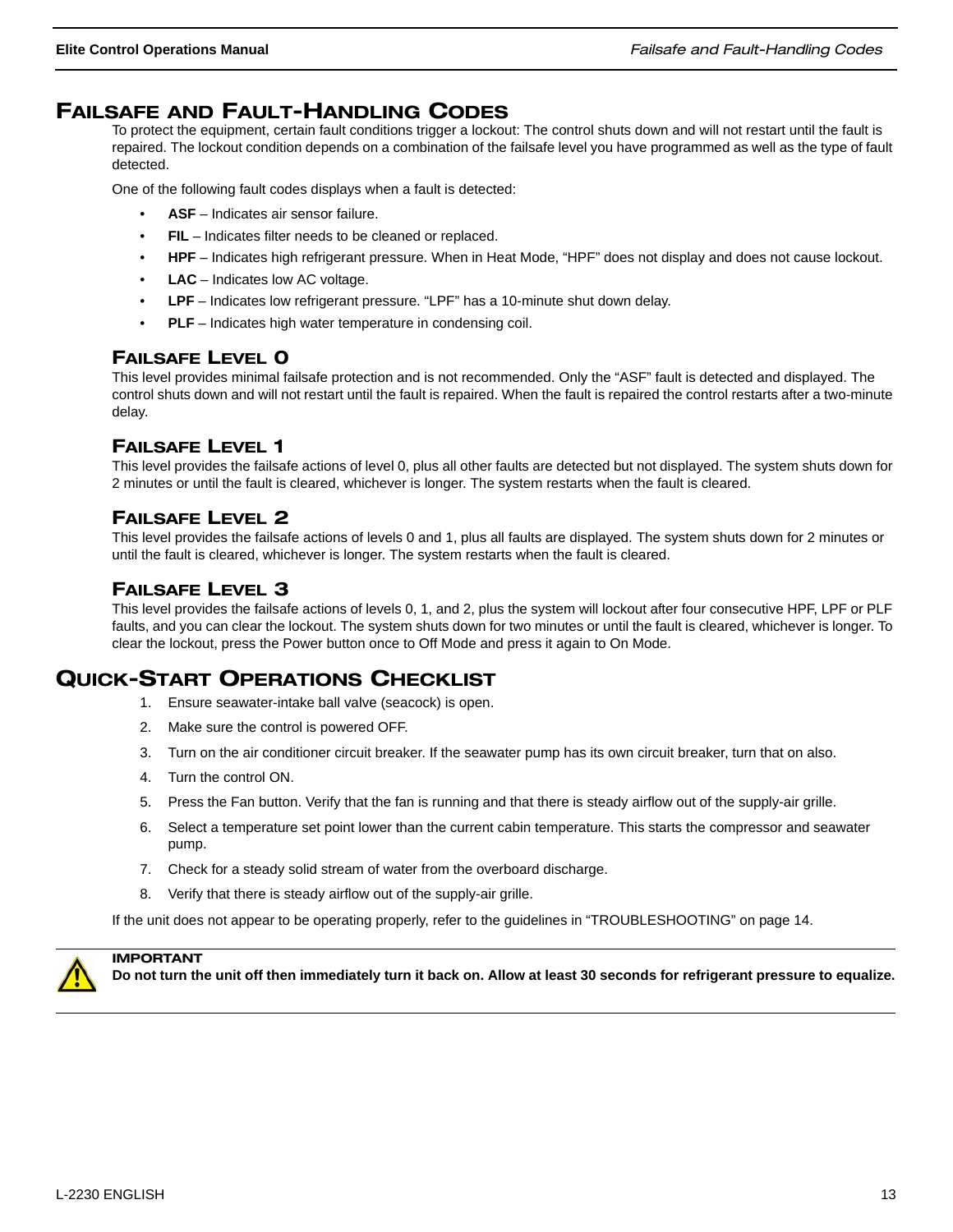## TROUBLESHOOTING

## GENERAL TROUBLESHOOTING

See also "Digital-Controls Troubleshooting" on page 15.

#### Table 3: General Troubleshooting

| <b>PROBLEM</b>         | <b>POSSIBLE REASON/SOLUTION</b>                                                                                                                                                                                                                                                                                                                                                                                                                                                                                                                                                                                                                                                                                                                                                                                                                                                                                                                                                                                                                                                                                                                                                                                                                                                                                                                                                                                                                                                                                                                                                                                                                                                                                                                                                                                                                                                                                                                                                                                                                                                                                                                                                                                                                                                                                                                           |  |  |
|------------------------|-----------------------------------------------------------------------------------------------------------------------------------------------------------------------------------------------------------------------------------------------------------------------------------------------------------------------------------------------------------------------------------------------------------------------------------------------------------------------------------------------------------------------------------------------------------------------------------------------------------------------------------------------------------------------------------------------------------------------------------------------------------------------------------------------------------------------------------------------------------------------------------------------------------------------------------------------------------------------------------------------------------------------------------------------------------------------------------------------------------------------------------------------------------------------------------------------------------------------------------------------------------------------------------------------------------------------------------------------------------------------------------------------------------------------------------------------------------------------------------------------------------------------------------------------------------------------------------------------------------------------------------------------------------------------------------------------------------------------------------------------------------------------------------------------------------------------------------------------------------------------------------------------------------------------------------------------------------------------------------------------------------------------------------------------------------------------------------------------------------------------------------------------------------------------------------------------------------------------------------------------------------------------------------------------------------------------------------------------------------|--|--|
| System will not start. | 1. Air conditioner circuit breaker is off. Turn circuit breaker on at ship's panel.<br>2. Digital control is not turned on. Turn on the control.<br>3. Wrong wiring at terminal strip. Check wiring diagram; correct if necessary.<br>4. Input-line voltage is insufficient. Check power source (shore/generator) for proper<br>voltage. Check wiring and terminals for proper sizes and connections. Verify with a<br>volt-meter that the power at the unit is the same as the power source.<br>5. Push-on connectors or butt splices became disconnected during installation.<br>Disconnect power supply and open electric box, check wiring diagram, correct if<br>necessary.                                                                                                                                                                                                                                                                                                                                                                                                                                                                                                                                                                                                                                                                                                                                                                                                                                                                                                                                                                                                                                                                                                                                                                                                                                                                                                                                                                                                                                                                                                                                                                                                                                                                          |  |  |
| Fan is not running.    | Check "Digital-Controls Troubleshooting" on page 15.                                                                                                                                                                                                                                                                                                                                                                                                                                                                                                                                                                                                                                                                                                                                                                                                                                                                                                                                                                                                                                                                                                                                                                                                                                                                                                                                                                                                                                                                                                                                                                                                                                                                                                                                                                                                                                                                                                                                                                                                                                                                                                                                                                                                                                                                                                      |  |  |
| No cooling or heating. | 1. Temperature set point is satisfied. Lower or raise set point.<br>2. Obstructed seawater flow. Clean seawater strainer. Check for obstructions at speed<br>scoop thru-hull inlet. Check for a good steady flow from the overboard discharge.<br>3. Seawater pump may be air-locked. Remove hose from pump discharge to purge air<br>from line.<br>4. Loss of refrigerant gas. Check air conditioning unit for refrigerant oil leakage, call<br>service technician.<br>5. Seawater temperature too high for cooling or too low for heating. Seawater<br>temperature will directly affect air conditioning unit's efficiency. This air conditioning<br>unit can effectively cool your boat in water temperature up to 90°F (32.2°C) and heat<br>(if reverse-cycle option is installed) in water temperatures as low as $40^{\circ}F$ (4.4 $^{\circ}C$ ).<br>6. Fan coil is iced (in cooling). Check your specific control troubleshooting section.<br>7. Fan is not running. Check your specific control troubleshooting section.<br>8. Seawater plumbing is air-locked. Ensure that seawater plumbing is installed per the<br>guidelines in this manual.<br>9. Digital control is programmed for Cool or Heat only, or mechanical-control<br>thermostat is rotated too far toward either Cooler or Warmer setting. See digital<br>control manual for reprogramming or see mechanical control operation section in this<br>manual.<br>10. High-pressure switch is open (in cooling) due to improper seawater flow.<br>Strainer or intake may be plugged, seacock may be closed, check seawater hose for<br>kinks or collapses. Verify pump operation. Check pump circuit breaker if applicable.<br>11. High-pressure switch is open (in heating) due to improper airflow. Remove any<br>obstructions in return air stream. Clean return air filter and grille. Check for crushed or<br>restricted ducting, ducting must be as straight, smooth and taut as possible.<br>12. High-pressure switch is open (in heating) due to high seawater temperature.<br>System may cycle on high pressure if seawater temperature is above 55°F (12.8°C).<br>13. Compressor's thermal overload is open due to either of the above reasons.<br>Compressor needs to cool down. Turn system off for a while (it may take up to three<br>hours to reset thermal overload). |  |  |
| No heating.            | Unit is "cool only", or if reverse cycle, reversing valve may be stuck. Tap reversing<br>valve lightly with rubber mallet while unit is in heat mode. Call for service if that does not<br>correct the problem.                                                                                                                                                                                                                                                                                                                                                                                                                                                                                                                                                                                                                                                                                                                                                                                                                                                                                                                                                                                                                                                                                                                                                                                                                                                                                                                                                                                                                                                                                                                                                                                                                                                                                                                                                                                                                                                                                                                                                                                                                                                                                                                                           |  |  |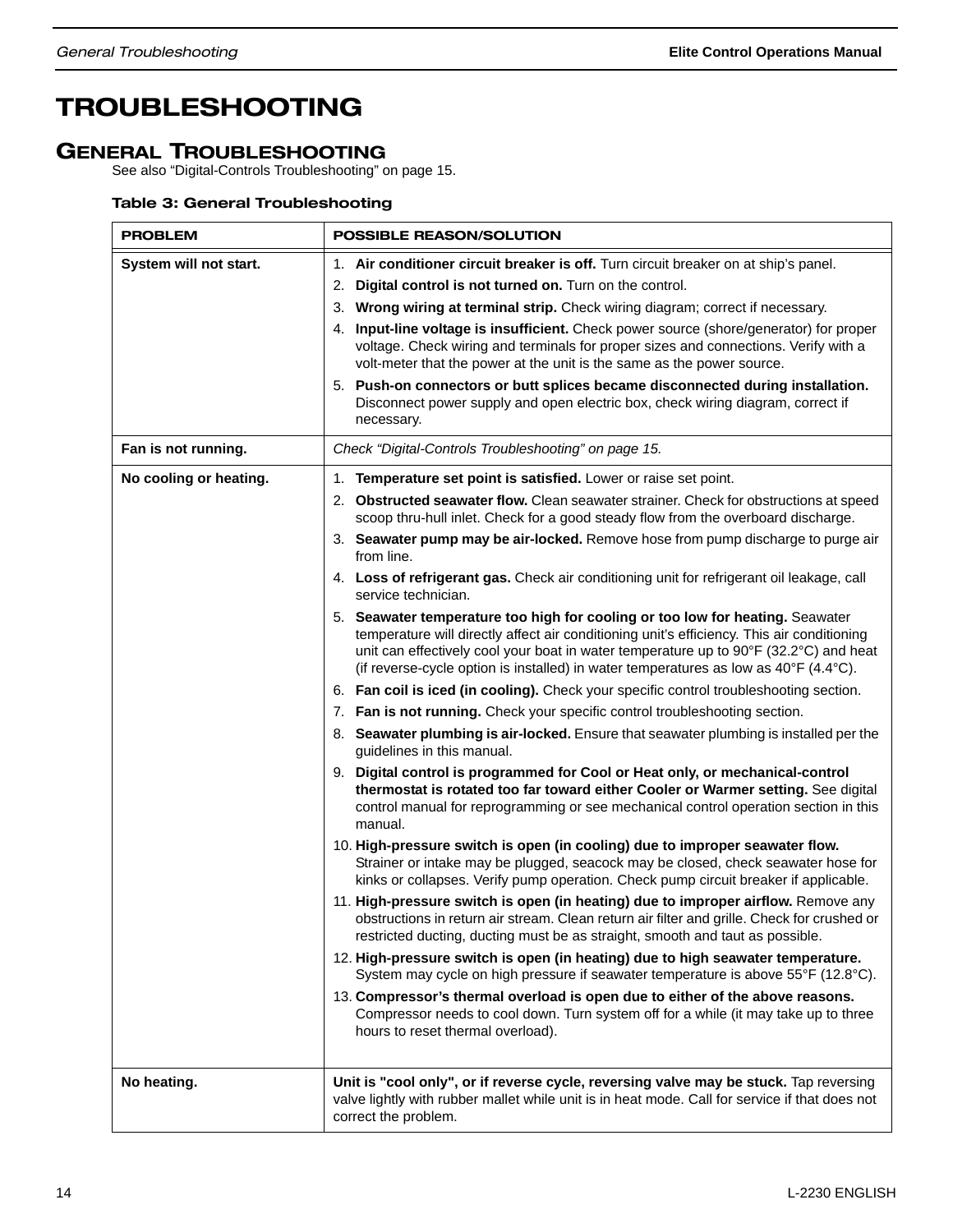#### Table 3: General Troubleshooting (continued)

| <b>PROBLEM</b>                                    | <b>POSSIBLE REASON/SOLUTION</b>                                                                                                                                                                                                                                                                                                                               |  |  |
|---------------------------------------------------|---------------------------------------------------------------------------------------------------------------------------------------------------------------------------------------------------------------------------------------------------------------------------------------------------------------------------------------------------------------|--|--|
| Low airflow.                                      | 1. Airflow is blocked. Remove any obstructions in return-air stream. Clean return-air<br>filter and grille. Check for crushed or restricted ducting; ducting must be as straight,<br>smooth and taut as possible.                                                                                                                                             |  |  |
|                                                   | 2. Fan speed is set to Manual Low. If the fan speed is set to Manual Low, press and<br>release the Fan button until the desired fan speed and airflow are reached. If<br>automatic fan-speed control is desired, press and release the Fan button until the<br>indicator light next to the word AUTO is lit.                                                  |  |  |
|                                                   | 3. Fan Coil is iced. See below.                                                                                                                                                                                                                                                                                                                               |  |  |
| Fan coil is iced.                                 | 1. Thermostat set point is too low. Raise set point.                                                                                                                                                                                                                                                                                                          |  |  |
|                                                   | 2. Improper airflow. Remove any obstructions in return air stream. Clean return air filter<br>and grille. Check for crushed or restricted ducting. Ducting must be as straight,<br>smooth and taut as possible. See the "Digital-Controls Troubleshooting" on page 15<br>for reprogramming options.                                                           |  |  |
|                                                   | 3. Supply air is short-cycling. Redirect supply air so that is not blowing into the return<br>air stream. Seal any air leaks on duct.                                                                                                                                                                                                                         |  |  |
|                                                   | 4. Humidity level too high. Close hatches and doors.                                                                                                                                                                                                                                                                                                          |  |  |
|                                                   | 5. When all else fails. Switch air conditioning unit to heat until ice melts or use hair<br>dryer to melt.                                                                                                                                                                                                                                                    |  |  |
| Water coil is iced in the<br><b>Heating Mode.</b> | Seawater temperature is below 40°F (4.4°C). Shut down system to prevent damage to<br>condenser. Allow coil to defrost.                                                                                                                                                                                                                                        |  |  |
| System runs continuously.                         | Set point temperature is improperly set: too low for cooling or too high for<br>1.<br>heating. Raise or lower set point.                                                                                                                                                                                                                                      |  |  |
|                                                   | 2. Porthole or hatches open. Close all port holes and hatches.                                                                                                                                                                                                                                                                                                |  |  |
|                                                   | 3. Seawater temperature too high for cooling or too low for heating. Seawater<br>temperature will directly affect the air conditioning unit's efficiency. This air<br>conditioning unit can effectively cool your boat in water temperatures up to 90°F<br>$(32.2^{\circ}C)$ and heat (if reverse cycle option is installed) in water as low as 40°F (4.4°C). |  |  |
|                                                   | 4. Improper air sensor location. Check your specific control troubleshooting section.                                                                                                                                                                                                                                                                         |  |  |

## DIGITAL-CONTROLS TROUBLESHOOTING

See also "General Troubleshooting" on page 14.

#### Table 4: Digital-Controls Troubleshooting

| <b>PROBLEM</b>                                                           | <b>POSSIBLE REASON/SOLUTION</b>                                                                                                                                                                                                                                                                                                                                                |  |  |  |
|--------------------------------------------------------------------------|--------------------------------------------------------------------------------------------------------------------------------------------------------------------------------------------------------------------------------------------------------------------------------------------------------------------------------------------------------------------------------|--|--|--|
| Digital display panel is not<br>lit.                                     | The 8-pin display-cable plugs are not making contact (unplugged, dirty, bent, or<br>broken pins). With POWER OFF at the circuit breaker, remove connector and inspect. If<br>damaged, replace connector or entire display cable.                                                                                                                                               |  |  |  |
| Fan is not running or runs<br>continuously.                              | Digital control is set for either fan cycling with compressor or continuous fan<br><b>operation.</b> Press and hold the Fan button for five seconds to change the fan operation to<br>cycled ("CYC") or continuous ("con"). Note: When configured for electric heat, after a heat<br>cycle ends the fan will stay on for 4 minutes even if the fan is set to cycled operation. |  |  |  |
| Fan is not running but the<br>compressor is.                             | Failed triac on circuit board. Send for repair or call local service technician.                                                                                                                                                                                                                                                                                               |  |  |  |
| Fan runs continuously<br>although it is set to cycle<br>with compressor. | <b>Failed triac on circuit board.</b> Send for repair or call local service technician.                                                                                                                                                                                                                                                                                        |  |  |  |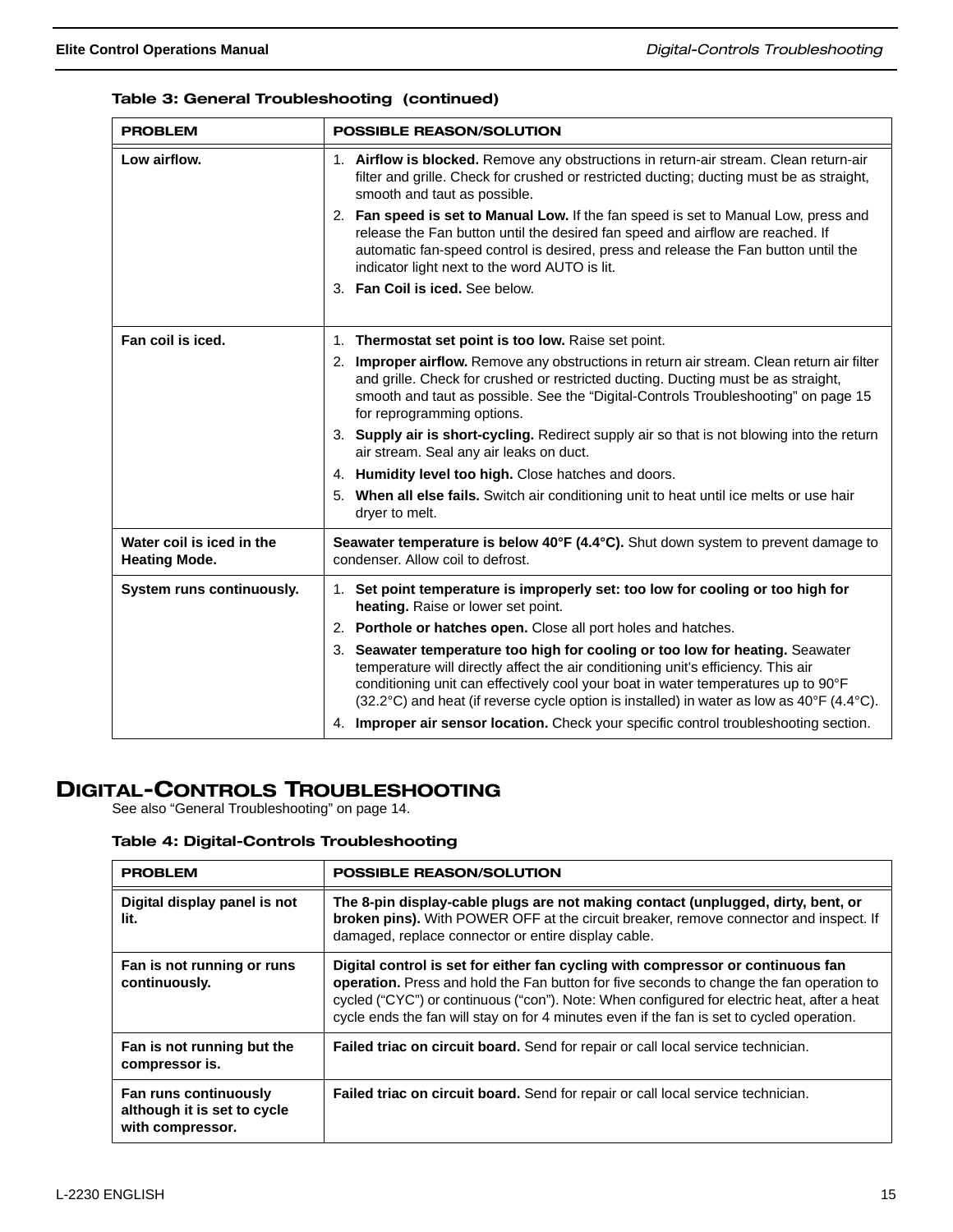## Table 4: Digital-Controls Troubleshooting (continued)

| <b>PROBLEM</b>                                     | <b>POSSIBLE REASON/SOLUTION</b>                                                                                                                                                                                                                          |  |  |  |
|----------------------------------------------------|----------------------------------------------------------------------------------------------------------------------------------------------------------------------------------------------------------------------------------------------------------|--|--|--|
| No cooling or heating.                             | 1. Digital control programmed for heat or cool only. Press Mode button to achieve<br>desired mode.                                                                                                                                                       |  |  |  |
|                                                    | 2. "HPF" or "LPF" is displayed. See below.                                                                                                                                                                                                               |  |  |  |
| No heat.                                           | Digital Control may be set to Electric Heat, not Reverse Cycle. Reprogram parameter<br>$P-13.$                                                                                                                                                           |  |  |  |
| Unit switches to heat while in<br>Cool Mode.       | De-icing feature enabled due to coil icing up.<br>Reprogram parameter P-7.                                                                                                                                                                               |  |  |  |
| Fan coil is iced.                                  | Improper airflow. See the General Troubleshooting section above first, before<br>reprogramming digital control.                                                                                                                                          |  |  |  |
|                                                    | Reprogram parameter P-7 to enable de-icing. If de-icing cycle does not melt ice, switch<br>air conditioning unit to heat until ice melts or use hair dryer to melt ice.                                                                                  |  |  |  |
|                                                    | If problem persists, reprogram Low Fan Speed Limit for maximum value. Set P-2 to 64.                                                                                                                                                                     |  |  |  |
| System runs continuously.                          | Improper air sensor location. Verify display head location with criteria found in the<br>control manual. Install alternate air sensor if necessary.                                                                                                      |  |  |  |
| "ASF" is displayed.<br>(Air Sensor Failure)        | 1. Indicates failed face plate air sensor, alternate air sensor or display cable.<br>Unplug alternate air sensor if installed or plug in alternate air sensor if not installed.<br>Try another display cable.                                            |  |  |  |
|                                                    | Damaged jack/socket in display head or on circuit board. Visually check to see<br>2.<br>that pins inside socket are not bent or corroded. Repair or replace display or circuit<br>board if needed.                                                       |  |  |  |
| "FIL" is flashing<br>(Filter Reminder)             | Filter needs cleaning or replacement.<br>Clean or replace filter, and reset P-19 to "00".                                                                                                                                                                |  |  |  |
| "HPF" is displayed.<br>(High Refrigerant Pressure) | 1. High-pressure switch is open (in cooling) due to improper seawater flow.<br>Strainer or intake may be plugged, seacock may be closed. Check seawater hose for<br>kinks or collapses. Verify pump operation; check pump circuit breaker if applicable. |  |  |  |
|                                                    | 2. High-pressure switch open (in heating) due to improper airflow. Remove<br>obstructions in return air stream. Clean air filter and grille. Check for crushed or<br>restricted ducting. Ducting must be as straight, smooth and taut as possible.       |  |  |  |
|                                                    | If problem persists, reprogram Low Fan Speed Limit for maximum value. Set P-2 to<br>64, and set the reverse fan speeds during Heating Mode parameter P-12 to "rEF", or<br>manually set fan speed to high.                                                |  |  |  |
| "LAC" is displayed.                                | 1. Supply voltage is too low. Verify power to unit with multimeter.                                                                                                                                                                                      |  |  |  |
| (Low AC Voltage)                                   | 2. Voltage is improperly calibrated. Verify that P-22 matches voltage reading to unit<br>with a multimeter. Adjust P-22 if necessary.                                                                                                                    |  |  |  |
| "LPF" is displayed.<br>(Low Refrigerant Pressure)  | Low-pressure switch is open due to low seawater and/or low return air<br>1.<br>temperatures. Try restarting the air conditioning unit, the optional low pressure<br>switch has a ten minute shutdown time delay that may be in effect.                   |  |  |  |
|                                                    | 2. Low pressure switch is open due to loss of refrigerant. Check air conditioning unit<br>for refrigerant oil leakage, call service technician.                                                                                                          |  |  |  |
| "PLF" is displayed.<br>(Low Pump Flow)             | 1. Condenser coil is too hot. Verify that unit is getting water flow, and that condenser is<br>not fouled.                                                                                                                                               |  |  |  |
|                                                    | 2. Thermistor is damaged. Unplug water sensor if installed. Try another if it is<br>available.                                                                                                                                                           |  |  |  |
|                                                    | 3. Damaged jack/socket on circuit board. Visually check to see that pins inside<br>socket are not bent or corroded. Repair or replace circuit board if needed.                                                                                           |  |  |  |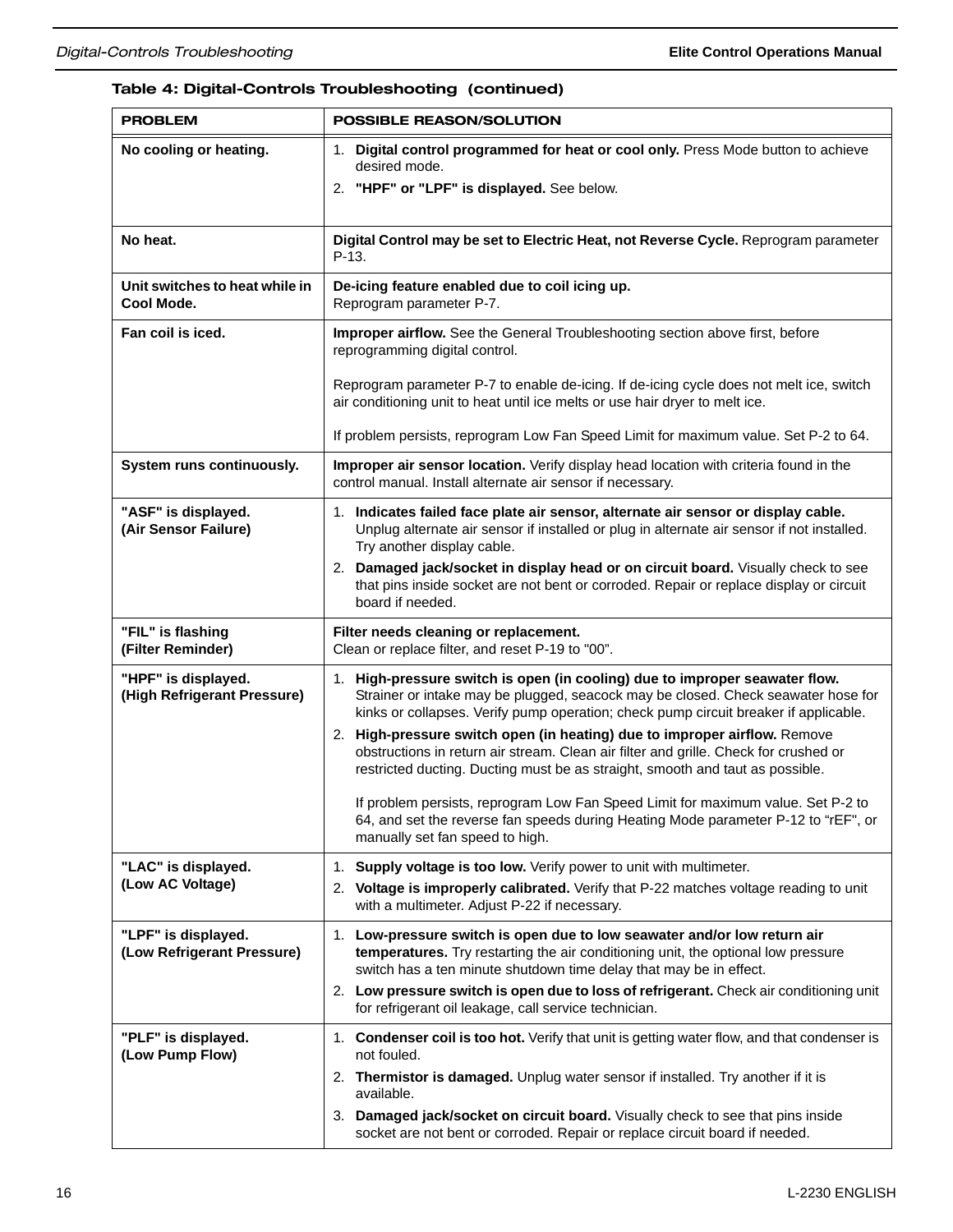## MAINTENANCE

## SYSTEM COMPONENTS

#### REVERSING VALVE

Reverse-cycle (cooling and heating) units have a reversing valve that must be energized periodically to keep the internal parts moving freely. To do this, switch the air conditioner unit into Heat Mode for a few seconds once a month.

## SEAWATER STRAINER

Ensure your pump receives adequate seawater flow by regularly cleaning the strainer basket. Periodically check the overboard discharge for a steady stream of water. Check seawater intake speed scoop for obstructions. Make sure hoses are not looped, kinked or crushed.

## CONDENSER COIL

A marine-growth-fouled coil reduces efficiency, raising total system pressure and decreasing its ability to produce cold air.

- 1. With the system turned off at the circuit breaker on the ship's panel, disconnect the inlet and outlet connections of the condenser coil.
- 2. Use chemical-resistant hoses (white PVC 5/8" I.D., etc.) to connect the inlet of the condenser coil to the outlet of a chemical resistant, submersible pump (P-500 pump, etc.) and let the hose connected to the coil outlet flow freely into the container mentioned below.
- 3. Place a strainer or piece of screen over the inlet of the pump and submerse the pump into a container filled with a 5% solution of muriatic or hydrochloric acid and fresh water or use a premixed over-the-counter solution. Use as large a container as possible to hold the solution (5-25 gallons [19-95 liters]).



#### **CAUTION**

**Avoid spilling or splashing the solution. Follow all warnings and recommendations given by the manufacturer of any acids or premixed solutions.**

- 4. Power the pump and circulate the solution through the condenser coil for 15-45 minutes depending upon the size of the coils and the extent of the contamination. Visual inspection of the solution in the container should indicate when the contamination removal has stopped.
- 5. Circulate fresh water through the coil to flush any residual acid from the system.
- 6. Restart the system and check operational parameters to ensure thorough cleaning has taken place. Additional cleaning may be necessary with extreme contamination.



#### **NOTE**

**For the purpose of protecting the environment, dispose of any contaminated acid solutions in accordance with federal, state and/or local regulations.**

## RETURN-AIR FILTER

Check the return-air filter about once a month and clean as necessary. To clean the filter, remove it from the unit, rinse with water, air dry and reinstall.

#### **WINTERIZATION**

There are several methods of winterization, some of which work better than others. Any method that causes the antifreeze solution to flow downward is the method of choice. By this means, the antifreeze solution displaces any trapped water and eliminates the possibility of it freezing in hidden areas.

Choose the method that works best for you. In the following four methods, the first two use a 50/50 nonpolluting biodegradable antifreeze/water solution:

- Pump antifreeze solution into the overboard thru-hull fitting, and discharge through the intake thru-hull fitting.
- Use the seawater pump to pump antifreeze solution through the system and discharge through the overboard thru-hull fitting: Close seacock, remove hose from strainer discharge, raise hose above pump (so pump does not lose its prime) and pour in antifreeze solution. Pump solution through system. The strainer and hose to seacock need to be drained of water.
- Use pressurized air injected at the overboard discharge fitting to force system water through the seawater intake fitting, thus expelling any trapped water from the system.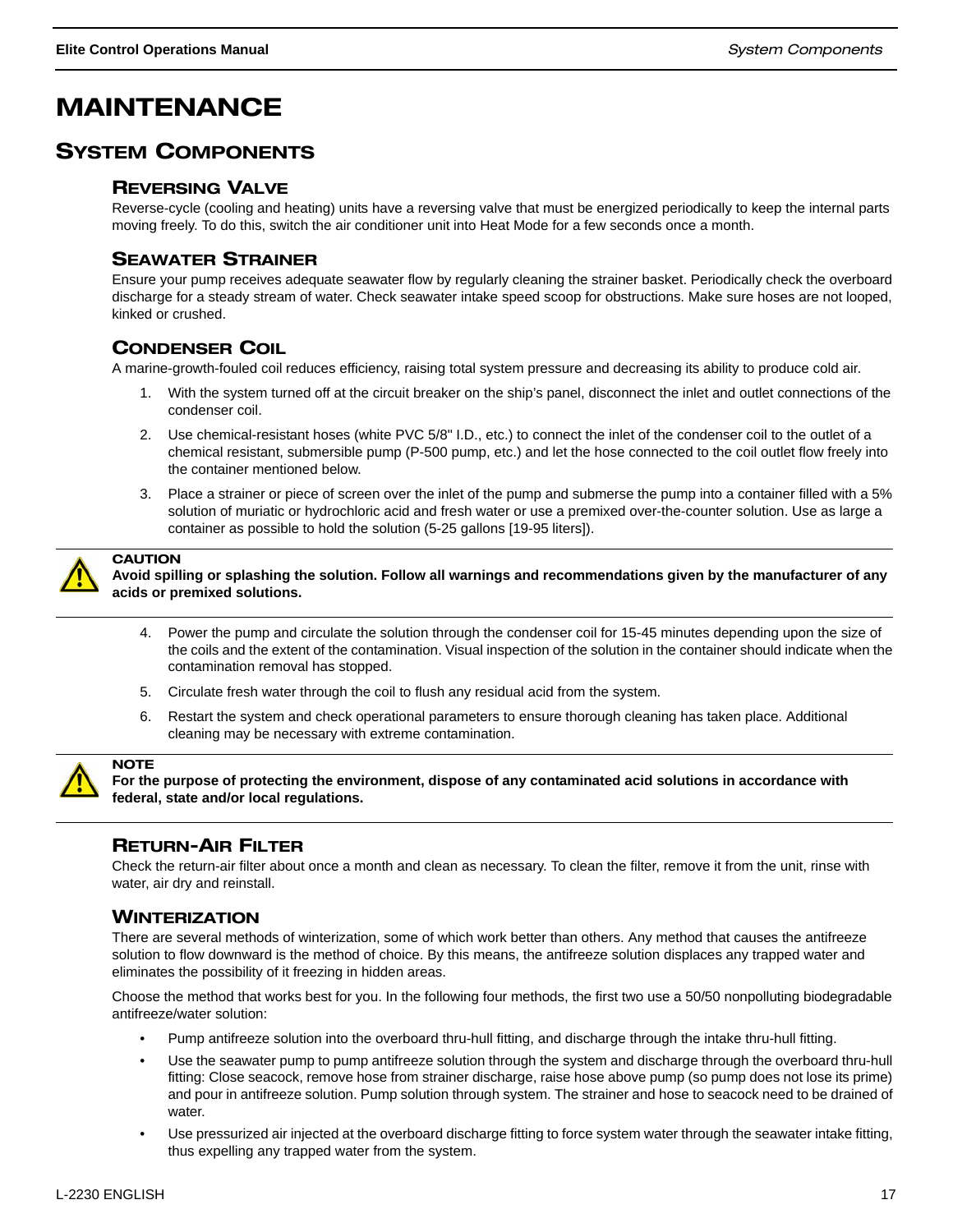• Use pressurized air injected at the seawater intake fitting to force system water through the seawater overboard discharge fitting, thus expelling any trapped water from the system.

In addition, since the seawater pump utilizes a magnetically driven impeller, remove the impeller from the wet-end assembly, wipe with an alcohol solution, and store in a warm, dry area until commissioning takes place.



**NOTE** 

#### **Collect all discharged liquids and recycle or dispose of in a proper manner in accordance with federal, state and/or local regulations.**

## AUTOMATED FACTORY SELF-TEST PROGRAM

The Elite software contains a self-test program to facilitate factory testing of the entire air conditioning system. Once the self-test program is activated, the test cycle continues until the AC power is interrupted or the Power button is pressed once, which returns the system to Off Mode.

**To activate the self-test program,** press the Power button immediately after turning on the AC power and while all LEDs are illuminated ("888"). The control is now in the self-test program and "tSt" appears in the display.

Once activated, the self-test software continuously executes the following commands:

- 1. Turn on Heat Mode and supply heating for ten minutes.
- 2. Stop heating and run only the fan for five minutes.
- 3. Switch to Cool Mode and continue cooling for ten minutes.
- 4. Stop cooling and run only the fan for five minutes.
- 5. Return to step one and repeat procedure until interrupted.

**To halt the self-test program,** press the Power button once or interrupt the flow of AC power.

## **SERVICE UTILITIES**

#### HOUR METER

The Hour Meter provides a way to judge a compressor's longevity based on actual run time. Total compressor-cycle time is saved in EEPROM every six minutes of continuous compressor running time. Cycle times of less than six minutes are discarded to conserve memory and allow the most flexible Hour Meter possible.

**To view the Hour Meter,** disconnect AC power then reconnect it and immediately press the Down button while all LEDs are illuminated ("888"). The following Hour Meter information appears in the display:

- 1. "Hr" displays for one second.
- 2. The display blanks out for one second then displays for three seconds a two-digit number representing thousands of hours. (For example, a display of "02" equals 2,000 hours.)
- 3. The display blanks out for one second then displays for three seconds a three-digit number representing hundreds, tens, and ones of hours. (For example, a display of "163" equals 163 hours. Combined with the example above, the complete Hour Meter reading is 2,163 hours.)
- 4. The display returns to its last operating state before power was removed.

Maximum recordable time is 65,536 hours, at which point the meter stops and can only be reset by a service technician.

#### SERVICE HISTORY LOG

The control records and remembers the eight most recent faults. Each time a fault is detected, a one-hour timer starts. Three consecutive faults within that hour cause system shut down, lockout, and the fault code displays.

The following events are entered into the service history log:

- High Refrigerant Pressure (HPF)
- Low Refrigerant Pressure (LPF)
- Air Sensor Failure (ASF)
- Low AC voltage (LAC).
- Pump or Loss of Seawater (PLF)

During the timed hour, to conserve memory, recurring faults of the same type are not recorded in the service history log. Continuous operation for one hour without the same recurring fault clears that fault counter, but the event remains in the service history log until overwritten. If a different fault is detected during the hour, it is also entered into the service history log.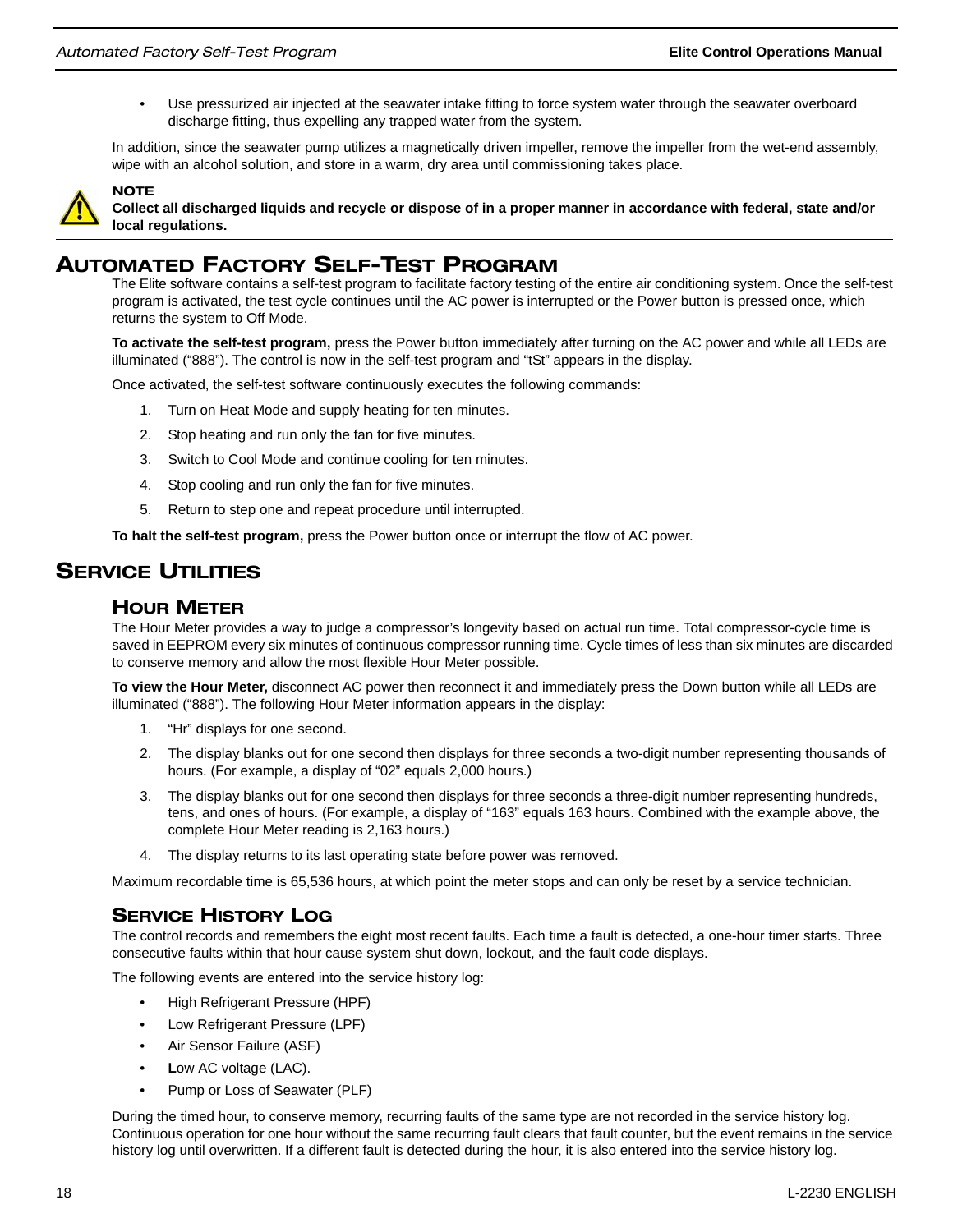- **To view the service history log,** disconnect AC power then reconnect it and immediately press the Mode button while all LEDs are illuminated ("888"). The display flashes the most recently detected fault, followed by the event chronology number. To view other detected events, press the Up button or the Down buttons.
- **To clear the service history log,** simultaneously press the Power and Down buttons.
- **To exit the service history log,** press either the Power or Mode button or wait thirty seconds without pressing any button.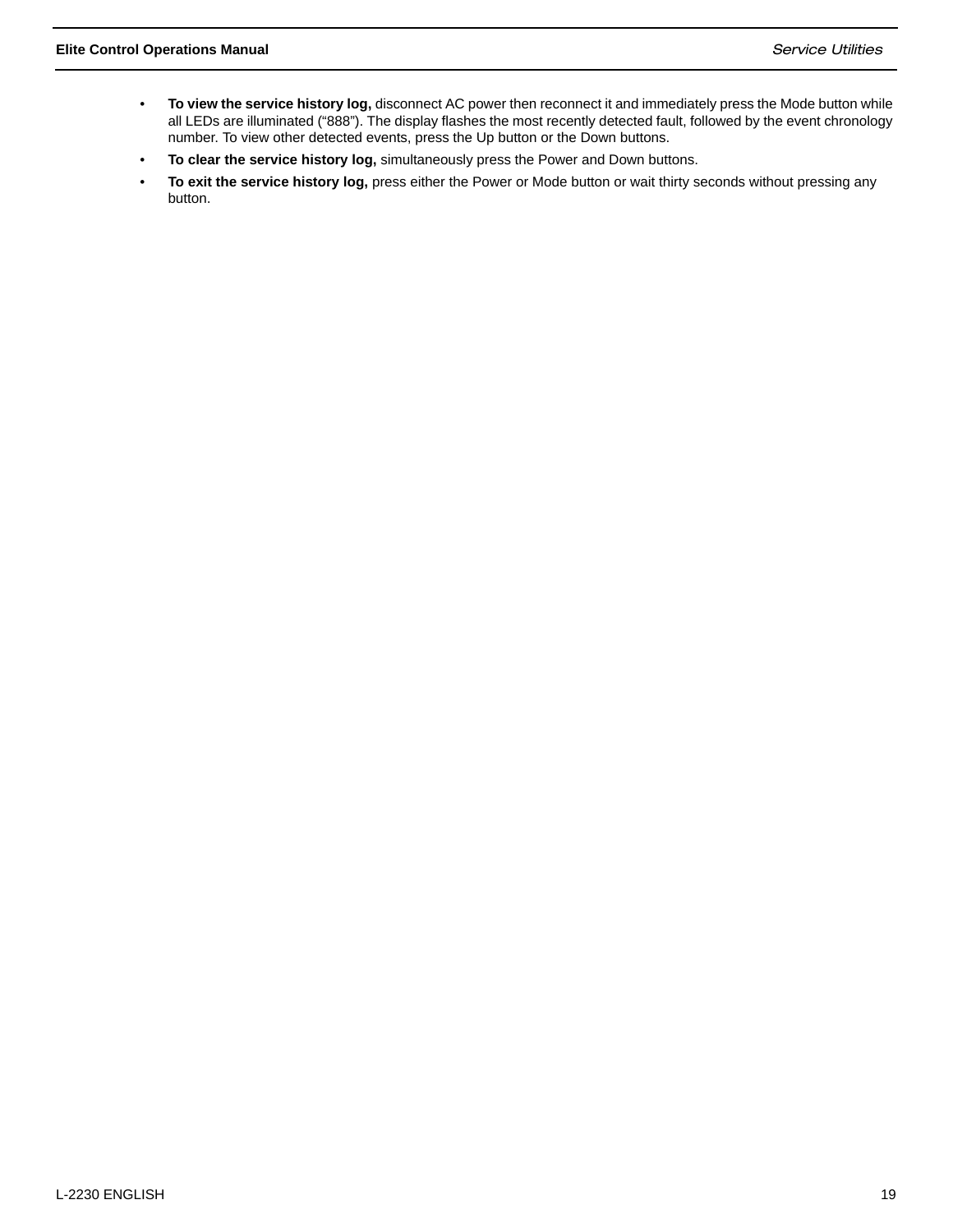## **SPECIFICATIONS**

## **OPERATIONAL**

| Ambient Temperature Operating Range Displayed 5°F to 150°F (-15°C to 65.6°C) |  |
|------------------------------------------------------------------------------|--|
|                                                                              |  |
|                                                                              |  |
|                                                                              |  |
|                                                                              |  |
|                                                                              |  |
|                                                                              |  |
|                                                                              |  |
|                                                                              |  |
|                                                                              |  |
| For circuit boards revision F and newer:                                     |  |
|                                                                              |  |
|                                                                              |  |
| For circuit boards revision E and older:                                     |  |
| Heater Output (using heater relay) 30 Amps @ 115 VAC                         |  |
|                                                                              |  |
|                                                                              |  |
|                                                                              |  |
|                                                                              |  |
|                                                                              |  |
|                                                                              |  |
|                                                                              |  |
|                                                                              |  |
|                                                                              |  |
|                                                                              |  |

## **DIMENSIONS**

## CABLE LENGTHS

| Alternate Air Sensor Central System (optional) 30' (9.1m) Standard                     |  |
|----------------------------------------------------------------------------------------|--|
|                                                                                        |  |
| All custom cable lengths supplied in standard 5' (1.5m) increments 75' (22.9m) Maximum |  |



**Maximum length of display and sensor cables is 75 feet (22.9m). The outside air sensor and alternate air sensors are optional items and are not included with the standard control package.**

## SYSTEM INPUTS

**NOTE** 

## WARRANTY AGREEMENT

This control may be covered under Dometic's Unit Warranty or Dometic's Part Warranty. Please refer to the specific warranty data sheet for more information.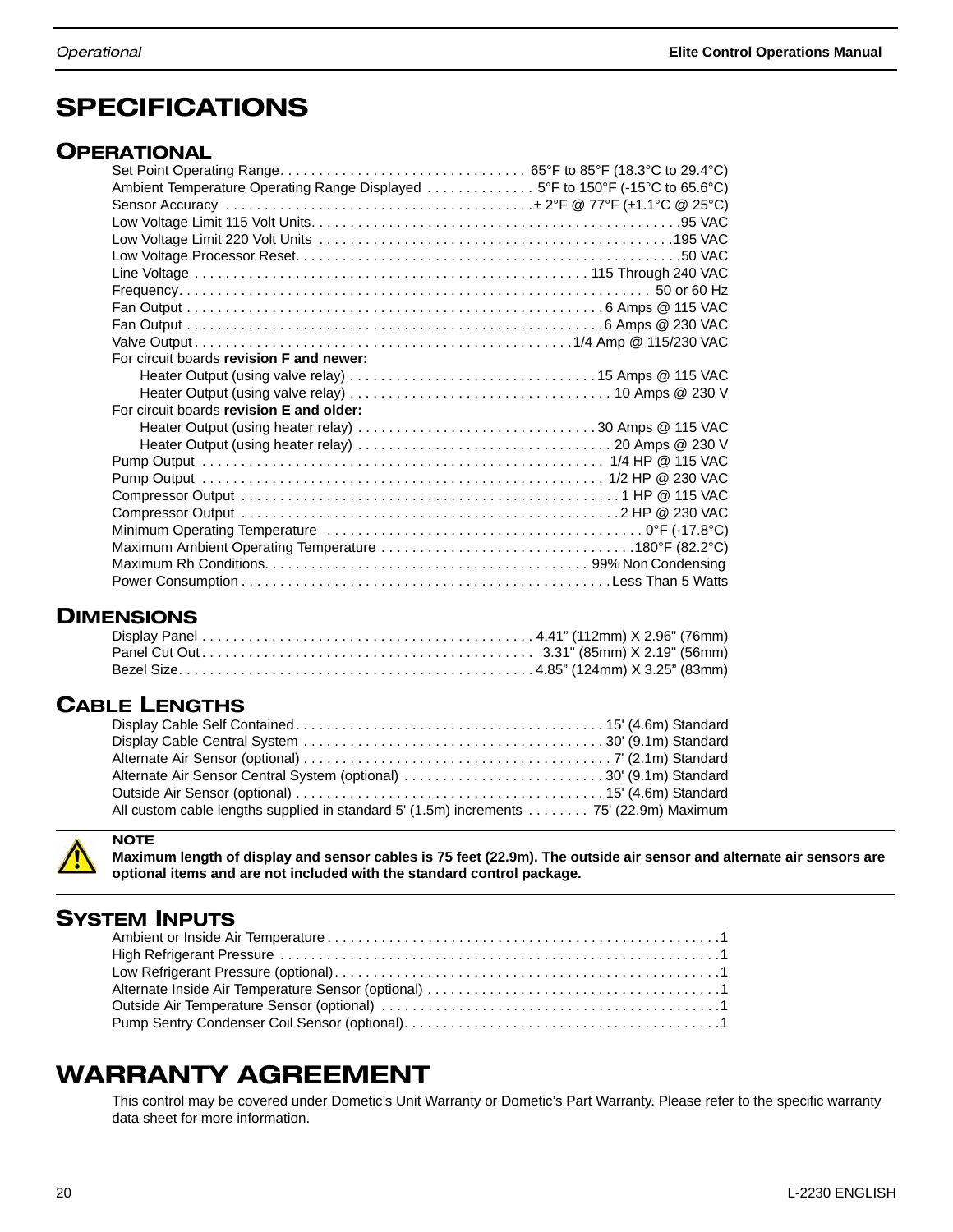## DIAGRAMS

## SAMPLE WIRING DIAGRAM



IMPORTANT

**This is a sample diagram. Wire colors may vary. See unit's specific diagram located in electrical box or in air conditioning unit's installation manual. Turn power off before opening electrical box.**

#### Figure 2: Sample Digital Control Wiring Diagram